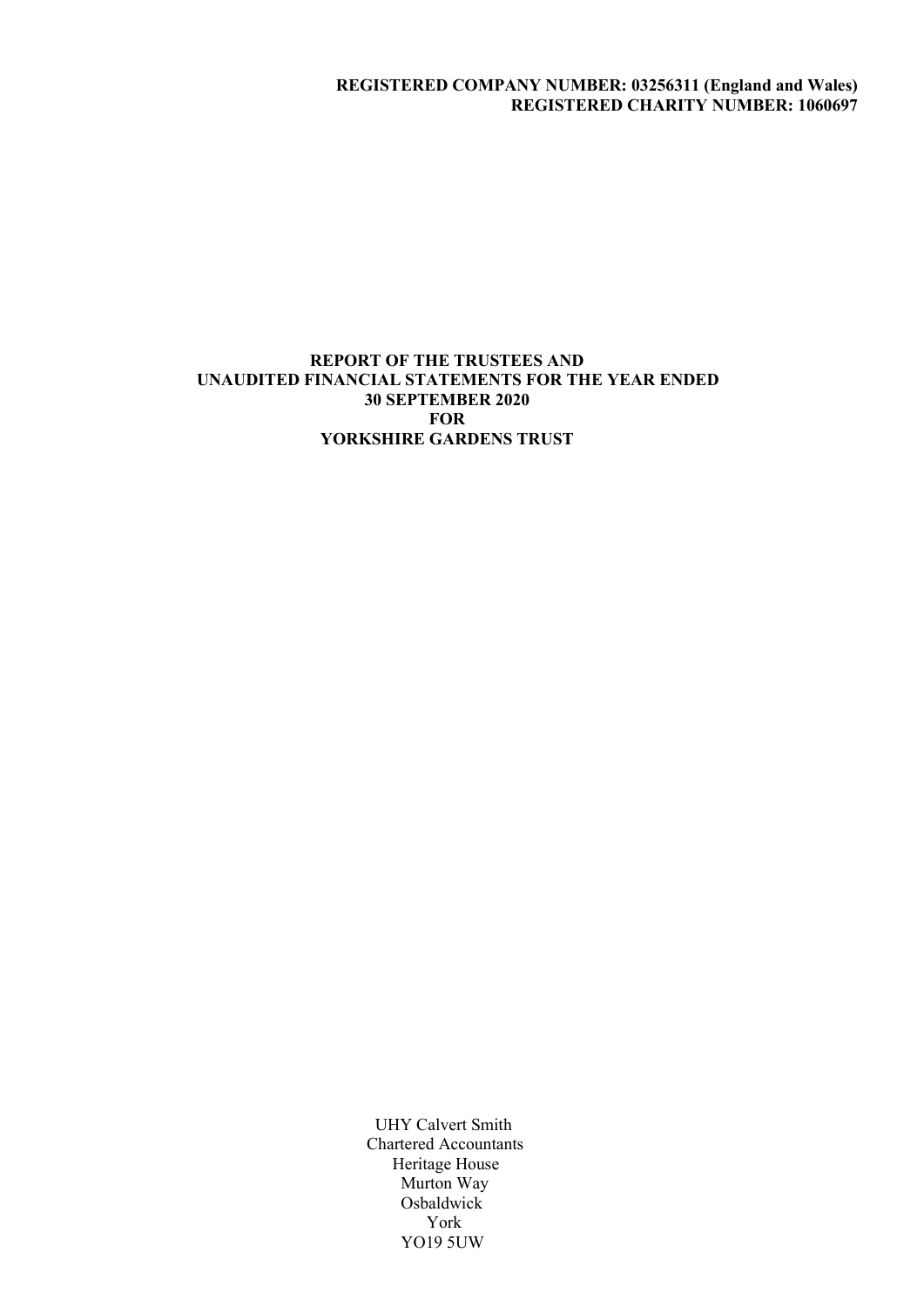## CONTENTS OF THE FINANCIAL STATEMENTS FOR THE YEAR ENDED 30 SEPTEMBER 2020

|                                          | Page         |
|------------------------------------------|--------------|
| Report of the Trustees                   | $1$ to $9$   |
| Independent Examiner's Report            | 10           |
| <b>Statement of Financial Activities</b> | 11           |
| <b>Balance Sheet</b>                     | $12$ to $13$ |
| Notes to the Financial Statements        | 14 to 21     |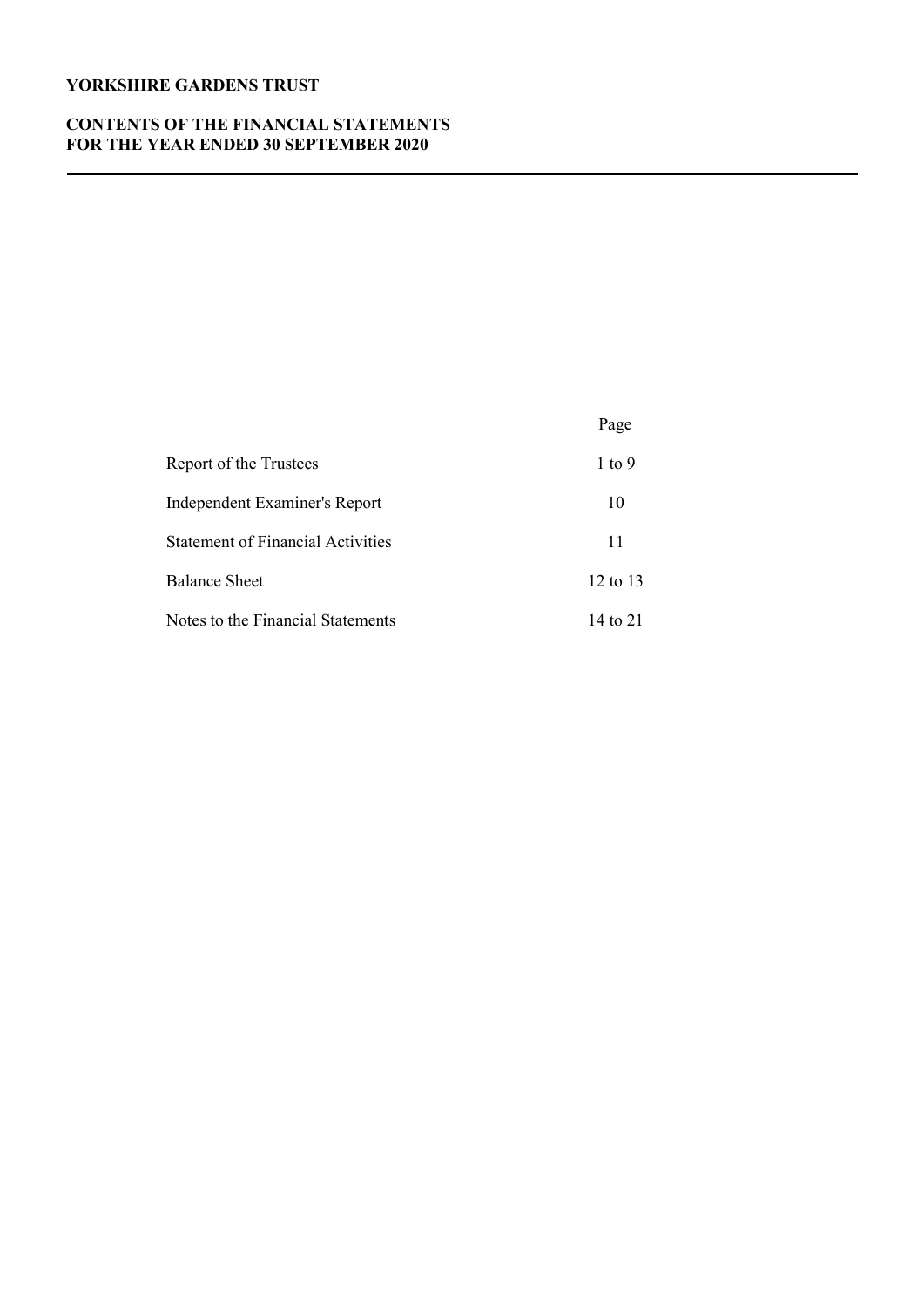# REPORT OF THE TRUSTEES FOR THE YEAR ENDED 30 SEPTEMBER 2020

The Yorkshire Gardens Trust was incorporated in September 1996, became a registered charity in February 1997 and is a company limited by guarantee and not having a share capital.

# OBJECTIVES AND ACTIVITIES

## **Objectives**

The Objects of the Trust are:

(1) to promote the education of the public on matters connected with garden land.

(2) to promote the protection, conservation and appropriate treatment of whatever garden land may exist or have existed in and around the counties of North Yorkshire, South Yorkshire, East Yorkshire and West Yorkshire for the education and enjoyment of the public.

### Delivering those Objectives

The Trust is active on a number of fronts in pursuit of its objectives. The Trustees have regard to the public benefit guidance published by the Charity Commission when formulating these activities.

Generally, the Trust has a strategy of advocacy and consultation with its members, professionals in related fields, private land-owners and public authorities, heritage bodies, the wider public and with Government, through the Gardens Trust, to promote its objectives. In particular the Trust has links with:

| The Yorkshire Philosophical Society               | Royal Horticultural Society                 |
|---------------------------------------------------|---------------------------------------------|
| The Folly Fellowship                              | Historic England                            |
| The Gardens Trust                                 | Natural England                             |
| <b>Other County Garden Trusts</b>                 | <b>York Civic Trust</b>                     |
| The Arts Society                                  | The National Trust                          |
| The Yorkshire Dales and the North Yorkshire Moors | The Borthwick Institute, University of York |
| <b>National Parks</b>                             |                                             |
| The Local Authorities of Yorkshire                | Ancient Society of York Florists            |

Specifically, the Trust is active in the following principal areas where the Trustees have delegated some activities to Sub-committees which have either at least one Trustee as a member or a designated link Trustee:

- Research and Recording
- Conservation and Planning
- Schools and Education
- Membership and Engagement
- Events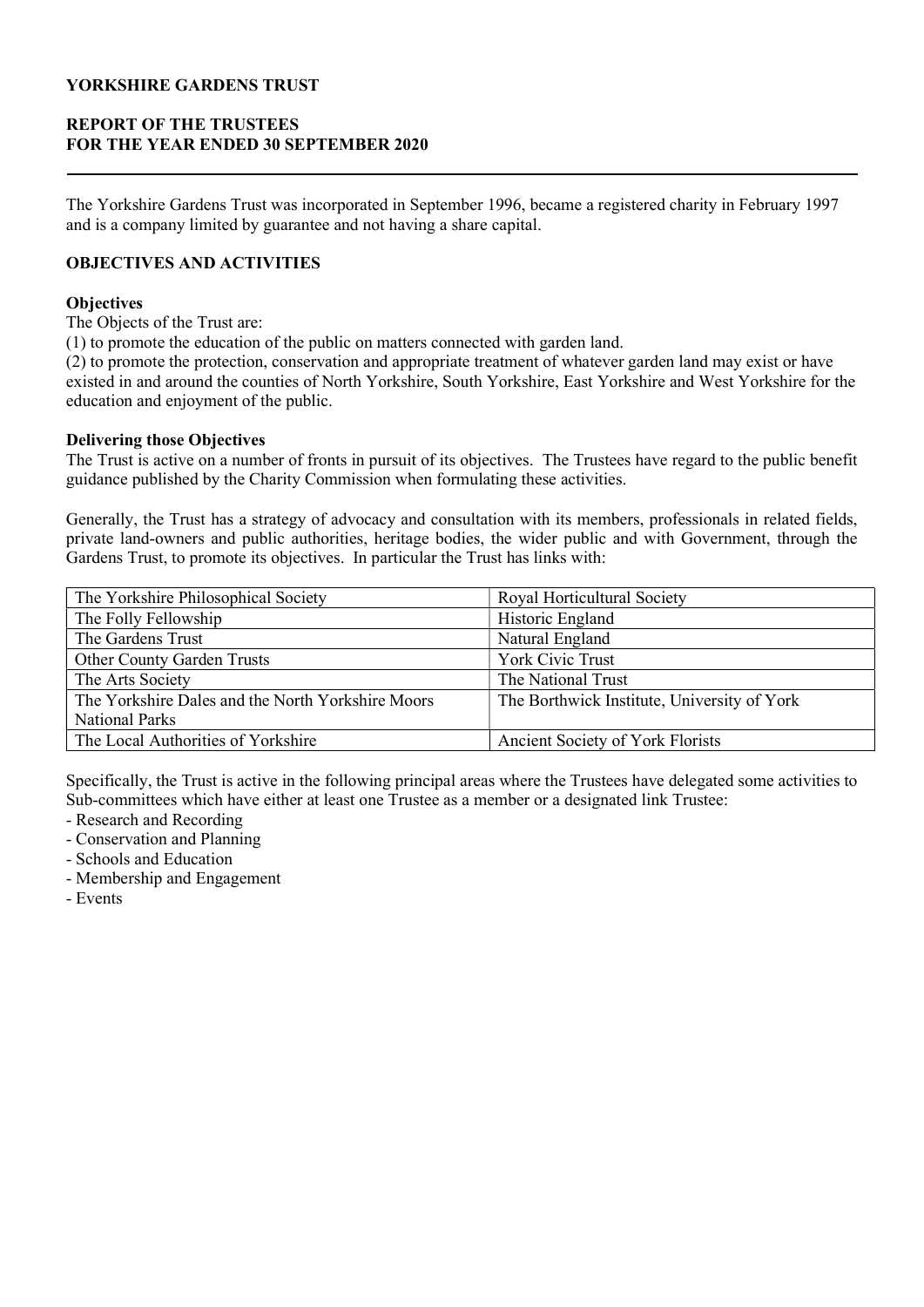# REPORT OF THE TRUSTEES FOR THE YEAR ENDED 30 SEPTEMBER 2020

## ACHIEVEMENTS AND PERFORMANCE

## HIGHLIGHTS OF THE YEAR: OUR PROGRESS AND SOME NOTABLE ACHIEVEMENTS

This year has been wholly marked for everyone by the impact of the Covid pandemic. Gardens have been closed to visitors, designed landscapes have been inaccessible because of travel restrictions, and plans for activities have been thrown into the air like autumn leaves in a gale. YGT's response has been one of new planting, new growth and the renewed vigour that comes from judicious pruning.

We moved our meetings to the Zoom platform, which, though lacking in physical presence (and shared tea and cake) quickly showed its value in reducing travel time and carbon footprint, and taught us new skills. We remained in close contact with our membership, issuing e-newsletters as well as our printed newsletter; we revived our Twitter presence. We recognised early on that the nature of the coronavirus would mean lower confidence among our core demographic that attendance at physical events would be safe, and we postponed them into 2021. We retain the option to push them back again, so that we respond quickly and sensitively to public health messages. We responded, too, by planning virtual events, learning from similar events hosted by The Gardens Trust, among others.

Last year's report noted that since our formation the Trust has developed to a position where our work and achievements are admired and respected by fellow county garden trusts and colleagues in conservation and the world of parks and gardens. It is a credit to the dedication, passion and commitment of the current team and their predecessors that such a reputation has been achieved. The Trustees are grateful to those individuals who give their time and skills so generously.

This year saw the retirement of two long-serving YGT officers. Val Hepworth stepped down as Chair (though we are relieved that she continues as a very active Trustee) and of Malcolm Barnett, who has served the Trust for many years. Malcolm's departure means that YGT loses a knowledgeable and steady hand that has been helping to guide and nurture the Trust since our establishment. Malcolm was instrumental in assisting with YGT's conservation and planning over very many years, and latterly with governance and writing the annual report. The Trustees are sure that Malcolm's many contributions are lasting ones, without which it would not have been possible for the Trust to continue to thrive and grow.

We welcomed two new Trustees this year to fill our gaps. Pat Gore joins the Trustees after several years looking after Events (as she still does); and Chris Webb joined the Trustees as Chair.

## Progressing Our Vision and Strategy

We laid out our plan for the years to 2022 in last year's annual report. It was inevitable that we would make slower progress this year compared to last; nevertheless, we have not stood still.

- Partnership with National Trust

We have continued to work with the National Trust, who are themselves facing difficulties resulting from the pandemic. We worked hard to prepare expert and detailed comments on their proposals to redevelop the visitor facilities at Studley Royal, and learned during the year that those proposals had been paused. The Trust's plans are an important development in this World Heritage site, and we shall be active in assessing and critiquing the proposals as they develop further.

- We were one of many organisations and individuals who commented on the leaked apparent draft of the National Trust's re-set in response to the pandemic. We urged the Trust to take a long-term view, to recognise the importance of retaining scarce skills related to caring for gardens and designed landscapes, and offered our support to aid the Trust in Yorkshire.
- Similarly, we were one of many organisations who commented on the government's proposals to reform planning in England and Wales, and circulated our comments to members.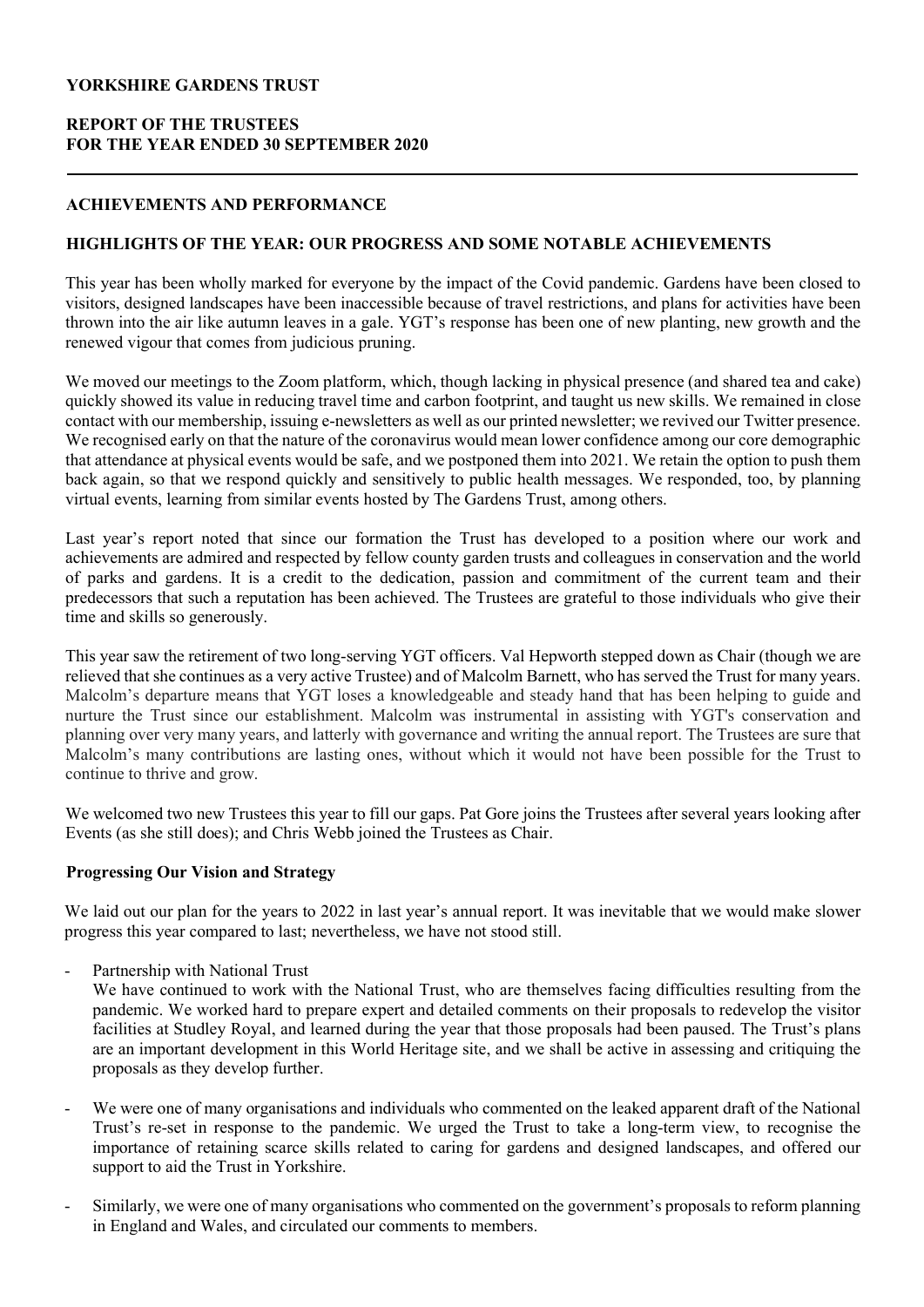# REPORT OF THE TRUSTEES FOR THE YEAR ENDED 30 SEPTEMBER 2020

As part of our efforts to broaden membership and promote the Trust to a wider audience, in 2019 Council set up a sub-committee to look into and make recommendations on the re-branding of the Trust across our communications, publicity and promotion, including greater use of social media. This year our e-newsletter (edited by Christine Miskin and Louise Amende) attracted many contributions, and obtained a favourable reception from members. The sub-committee continues to work, somewhat disrupted as we have been, and expects to bring forward its proposals next year.

### Our challenges

The Trust is reliant on the skills and willingness of our members to deliver our activities and achievements. The management structure still has some unfilled roles – notably the less than onerous position of Company Secretary – and the lack of sufficient active volunteers coupled with the age profile of the membership continues to be a characteristic of the Trust. The 2018-2022 Business Plan seeks to address these features.

### OUR PRINCIPAL ACTIVITIES

### Research and recording

The Trust's long-term project to identify, research and record significant unregistered parks and gardens across Yorkshire has been hit by the restrictions of the pandemic, which has affected the team's ability to make site visits and to research primary sources in archives. With characteristic adaptability, however, the team shifted its focus to online research, sending information to volunteers on how to make best use of online sources and encouraging them to start writing draft reports. We made provision for the fact that archive services were closed for much of the year by doubling the expenses per site from £100 to £200 to enable volunteers to make more use of remote copying services.

Despite these difficulties, the team, ably led by the core of Louise Wickham, Helen Caffrey and Mary Ratcliffe, has completed reports for Thirkleby Park (Hambleton) and High Melton (Doncaster), and both reports are publicly available on the YGT website.

Progress continues for other sites. In Hambleton District (North Yorkshire), 12 reports been completed and research on a further 5 sites is in progress: at Kiplin Hall the research is complete and draft reports are in progress; at Myton Hall research is underway; at Upsall Castle the report is completed and a site visit has been agreed with owner (pending the lifting of travel restrictions); at Brandsby Hall the research is on hold. In the North York Moors National Park, 3 reports have been completed and 3 sites are in progress: at Busby Hall a report is in progress, pending a research visit to the North Yorkshire County Record Office; at Hackness Hall research is on hold until it is possible to access archives and make a first site visit; at Ingleby Manor the initial research is complete, but we need to visit Kent archives before we can progress. In Doncaster District (South Yorkshire) there are 19 sites to be researched. Two reports have been completed and 5 sites are in progress: at Hooton Pagnell the research is complete and reports are being drafted; at Sprotbrough the draft report is in progress; at Owston the draft report is in progress; at Burghwallis Hall the draft report is in progress; at Frickley Hall research has begun.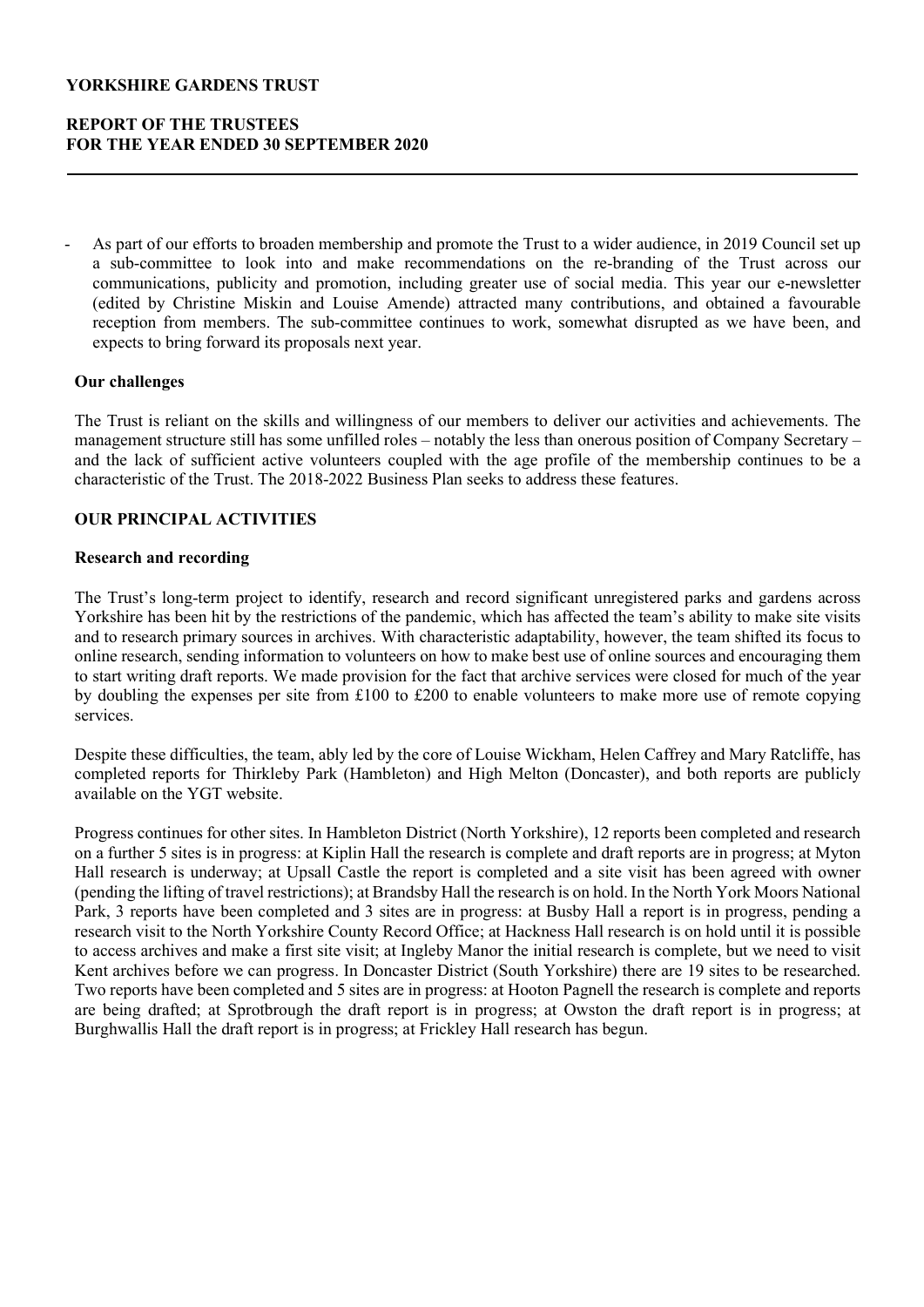## REPORT OF THE TRUSTEES FOR THE YEAR ENDED 30 SEPTEMBER 2020

### Archives

The Trust has established an archive at the Borthwick Institute, University of York. There are regular deposits of minutes, records, research material and pieces of botanical, garden and landscape history. This year we began to discuss the preservation of digital records, beginning with the apparently simple task of preserving our planning responses and related papers. This is a non-trivial task, which will occupy much thought and labour. We did, however, deposit in the Borthwick the files created by the project to make a 3D digital record of the physical model of the Backhouse Rock Garden at West Bank in York. This project made use of related YGT records, including photographs of the Backhouse nurseries deposited at the Borthwick.

### Conservation and planning

As a statutory consultee The Gardens Trust sends the Trust details of planning applications related to registered gardens and landscapes. The Trust is also consulted on planning applications relating to non-registered sites. The Conservation sub-committee reviews and responds to these applications. It is made up of 12 members and meets regularly, although much work takes place between meetings. Members also draw on the expertise of other Trust members to contribute to planning responses. The sub-committee works closely on planning matters with the Conservation Officers at the Gardens Trust and notifies Historic England of our consultations. We are pleased to have support from Chris Mayes, Historic England's Heritage at Risk Landscape Architect, North of England and Dr Margaret Nieke, the Senior Historic Environment Specialist for Natural England.

The Trust's specialist knowledge is requested regularly as the reputation of the team grows.

The Conservation Team led by Val Hepworth continued this year to be as active as ever in responding to planning applications, delivering more than 3 responses every working week. This is an astonishing achievement for a voluntary organisation. Our responses can be seen online on the relevant planning authority's website. Significant applications and pre-applications (significant for their impact on a site or for the complexity of the required response) included developments at:

- Nun Appleton Hall (Appleton Roebuck)
- The former Mount Nursing Home (Bolton Road, Bradford)
- Bretton Hall Estate
- Horton Park (land off Cousen Road, Bradford)
- Shibden Park (Halifax)
- Harewood Estate
- Marske Hall
- High Royds (Menston)
- Beach Hotel (Sandsend)
- General Cemetery (Sheffield)
- Kenwood Hall Hotel (Sheffield)
- Moreby Hall (Stillingfleet)
- Studley Royal
- Centre Vale Bandstand (Todmorden)
- Wentworth Castle
- Museum Gardens (York)
- The Retreat (York)
- University of York grounds.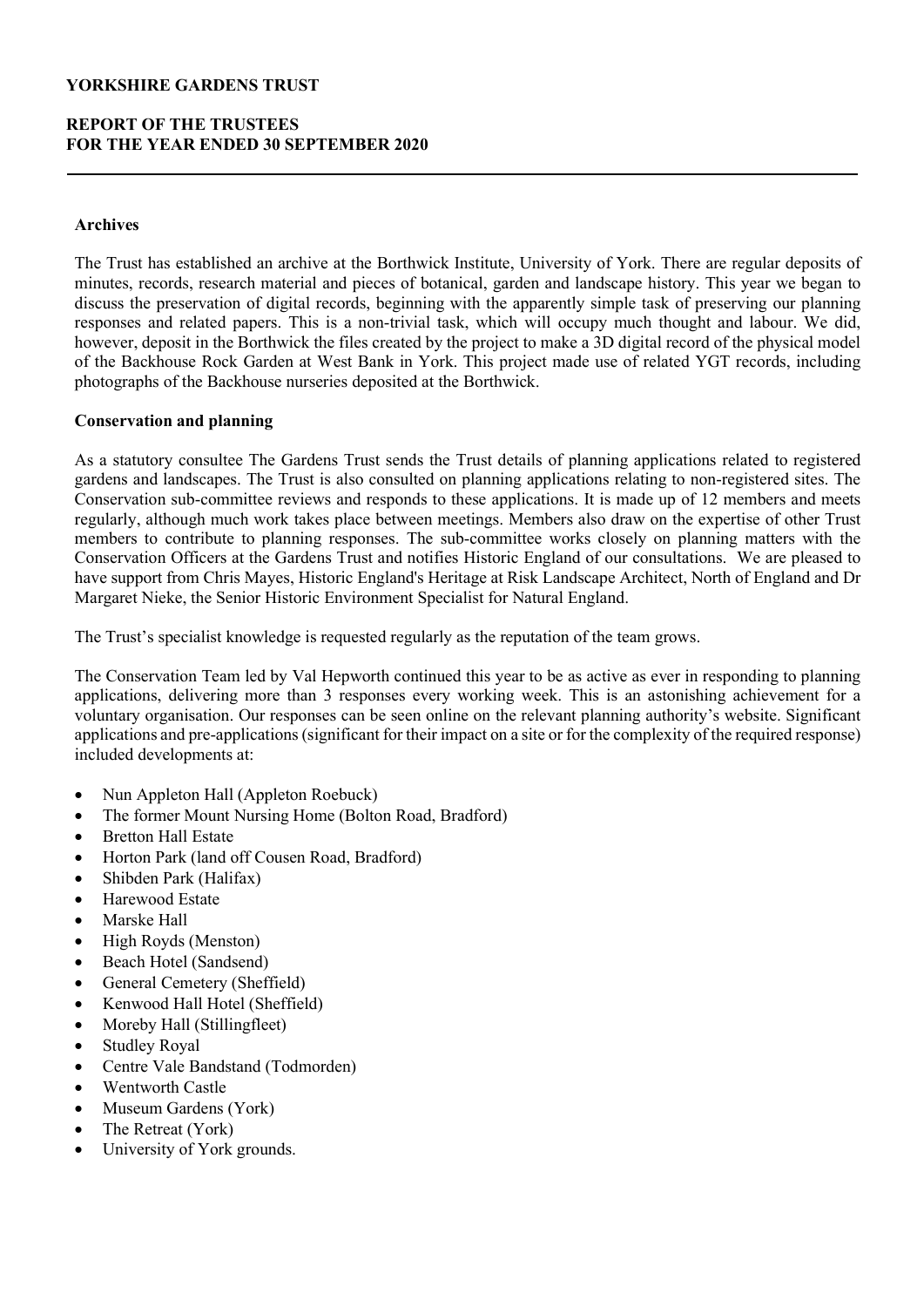# REPORT OF THE TRUSTEES FOR THE YEAR ENDED 30 SEPTEMBER 2020

## Small Grants Scheme

We were pleased to welcome a new volunteer, Brendan Mowforth, to administer the Small Grants Scheme this year. Council resolved to increase the budget to £5,000, but, perhaps unsurprisingly, there were few applications, of which only two were successful:

- £1,000 was offered to Broomhill Library, Sheffield, for the Percy Cane Garden
- £500 to assist in the publication of the first monograph on the garden designer Thomas White; we hope that work will be published in 2021 or 2022.

## Landscape and horticultural student bursary

The balance of the bursary, established in 2018 through the generosity of our members to help individuals in their landscape and horticultural careers, stood at £3,348 at the year end, an increase of £420 compared to 2019. As with the Small Grants Scheme we attribute the decline in uptake of the bursary to the impact of the pandemic.

## Schools and education

Through the Schools sub-committee, the Trust supports, advises and channels funds to our 42 member schools. The aim is to inspire and support gardening and a love and greater appreciation of the interaction between gardening and the natural world. This small and enthusiastic team have developed an approach where each year they develop an annual programme of support that provides a variety of opportunities to suit the schools involved.

This year most of the activities and initiatives planned were hit badly by the pandemic and associated lockdowns. We agreed that 2020-21's provision for schools has to be flexible given that the effects of covid-19 on schools are unknown. Despite the problems, we:

- Sent gifts of the book Nature's Tiny Miracle: Bee to participating schools in support of this year's theme 'Pollinators'. Money from the Schools Committee Budget Allocation was used to fund this gift. We are grateful to The Little Apple Bookshop in York, which ordered the books, provided a book plate recording that the book was donated by YGT, packaged the books and despatched them.
- Made gifts of Bee Hotels and a Bee Hotel Booklet to participating schools as a welcome at the beginning of the Autumn term.
- Offered pairs of children's wheelbarrows to participating schools.

## Membership and Engagement

The work of the Trust is dependent on our members both for income, through membership fees and events, and for the time and skills of those who volunteer to deliver our activities, often foregoing expenses. The Trust's membership also includes much expertise on the conservation of historic parks and gardens.

The Trust keeps in touch with our members via our website, the twice-yearly newsletters and e-mail updates and has a presence on Twitter. We initiated a project, via Twitter, to engage members and the public through focusing on the content of, and the circumstances around the creation of, the planting list of Sir John Reresby in 1642. This had limited impact in itself, but we learned a number of useful lessons about our use of social media that we plan to apply in future social media ventures. The e-Newsletter planned last year has proved a popular innovation.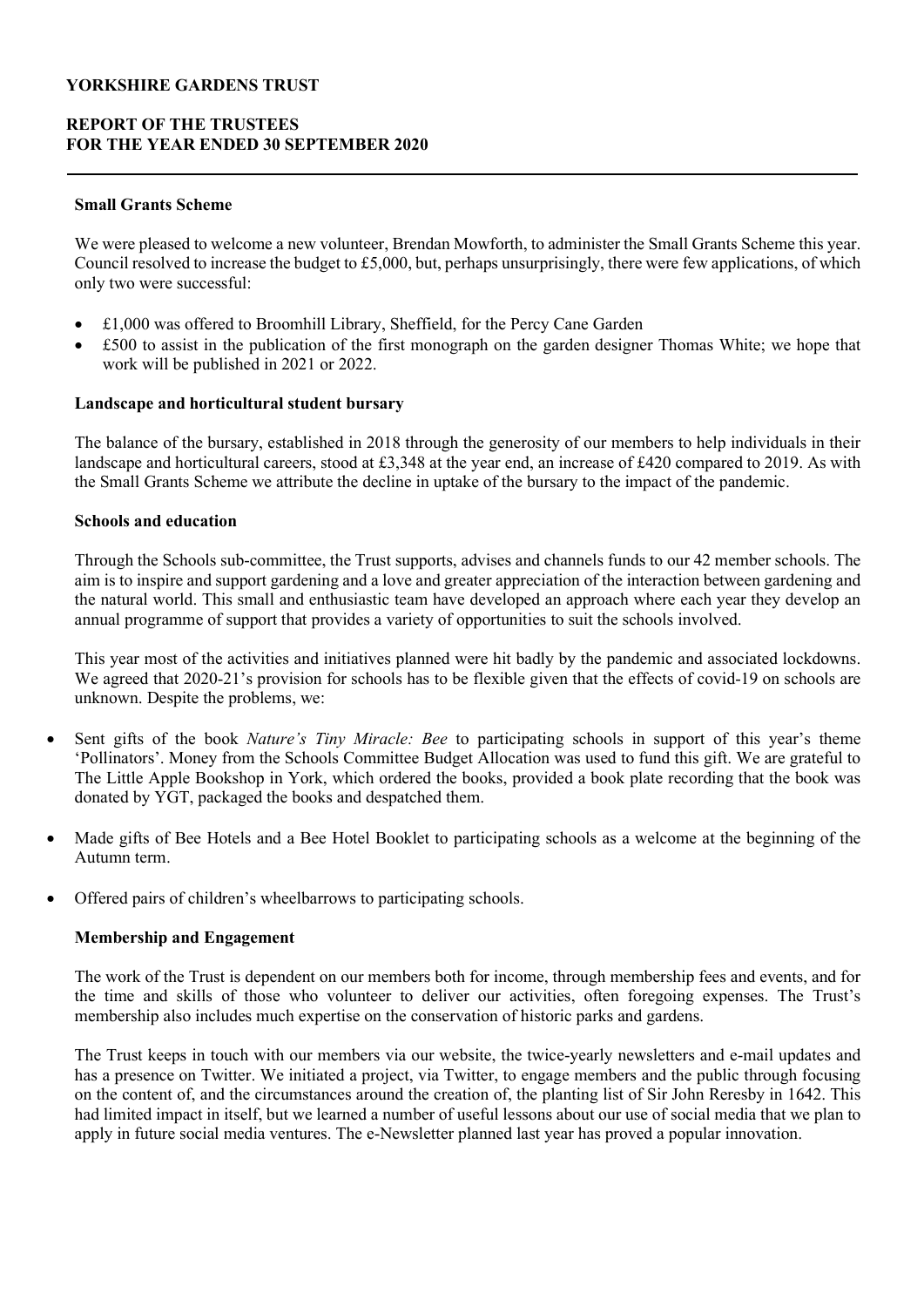# REPORT OF THE TRUSTEES FOR THE YEAR ENDED 30 SEPTEMBER 2020

At the year end the Trust's total membership was made up as follows:

26 Life members, 1 Honorary life member, 68 Double memberships, 119 Single memberships, 2 Associations, 1 Corporate member, 45 School members, 15 Single and 15 Double Honorary Membership (includes event hosts who are given one year's honorary membership and researchers whilst they work for the Trust).

New members are recruited via the website, social media, the membership brochure, talks given by Trustees and by word-of-mouth. However, the Trust's age profile and insufficient active volunteers continues to be a risk for the Trust, and the Business Plan details a number of initiatives to address this.

## Trust Events

The Trust's Events sub-committee, imaginatively and ably led by Vicky Price, organises a wide range of informative and enjoyable events across Yorkshire throughout the year. These include visits to historic landscapes, private gardens and commercial growers as well as talks. As well as being enjoyable occasions, events provide members and their guests with opportunities to learn about gardens and historic landscapes, and also raise significant sums in support of the Trust's other charitable activities.

An enjoyable and interesting visit to Kiplin Hall took place on 27<sup>th</sup> February. Most subsequent events had to be postponed because of the initial lockdown, but, when these restrictions were lifted in the summer, we were fortunate to be able to hold two of our events. Peter Hogarth and Ewan Anderson led a guided visit to York Museum Gardens, and a brave group of members visited the charming Stillingfleet Lodge Gardens and Nursery in pouring rain one July afternoon. However, all other events, including the AGM, were postponed or cancelled because of the pandemic. YGT members who had booked for these events were offered a refund, or for their payments to be held over to use in the future. The Edwardian Gardens day organised at Lotherton Hall with colleagues from Leeds Council has been rescheduled for 2021.

## Finance: Financial Review

The Trust recorded a deficit for the year of £758 (2019 surplus: £3,641). This movement in funds is largely attributable to the loss of our events income. Nevertheless, the finances of the Trust are in good shape, in part due to the legacy of one of our founders, Phillipa Rakusen. The Trust's assets are held in cash.

Insurance, including professional indemnity and public liability insurance, is in place through The Gardens Trust.

## Financial Reserves Policy

The Trust aims to retain enough reserves to further the aims of the Trust and secure our future. The Trust has sufficient funds to continue our work for the foreseeable future and in accordance with the Business Plan.

# STRUCTURE, GOVERNANCE AND MANAGEMENT

## Governing document

New Articles of Association were approved at the Trust's AGM on 24<sup>th</sup> March 2018.

## Organisational structure and management

The Trust is managed by the Council of Management. The Council comprises the Trustees, who are directors of the Trust and are charity trustees for purposes of charity law. The Council met 4 times in the year, physically in October 2019 and January 2020, and by Zoom in April and July 2020. Questions, policy and strategy are decided by a majority of votes.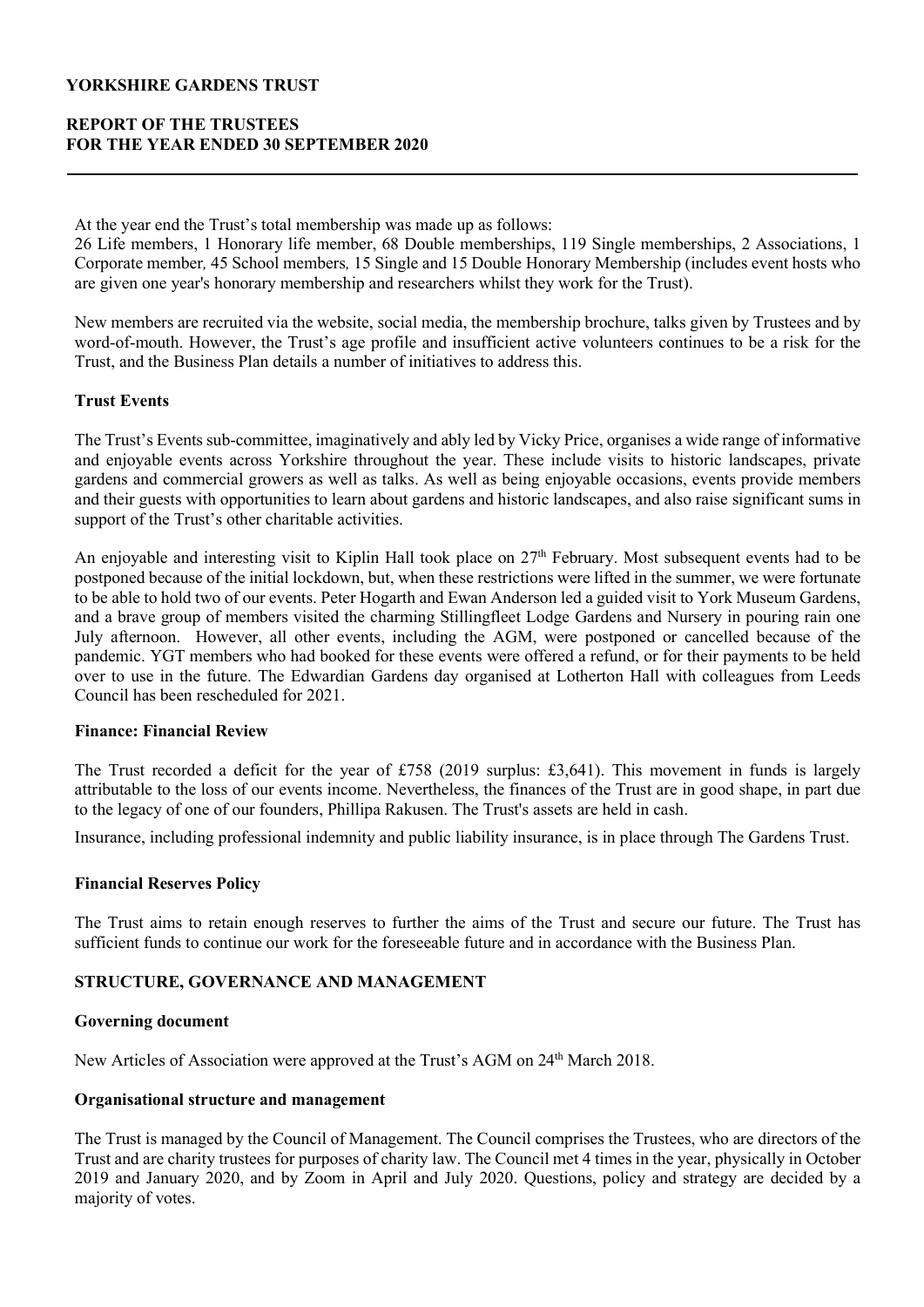## REPORT OF THE TRUSTEES FOR THE YEAR ENDED 30 SEPTEMBER 2020

Each sub-committee submits a budget request annually via the treasurer for approval by the Council before the start of each financial year.

The Trustees delegate some activities to sub-committees, which meet according to need. Each sub-committee comprises Trust members and non-member professionals and partners, and has at least one Trustee as a member or a designated link Trustee. The Trustee reports on the work of their sub-committee to the Council, which discusses proposals and makes decisions. The Trustee reports back to the sub-committee, which also receives the minutes of the Council.

The Council seeks professional help when required from our accountants, UHY Calvert Smith LLP, who are the independent examiner of the Trust's accounts, and from our lawyers, Wrigleys Solicitors LLP. Information from the Charity Commission is also circulated to Trustees.

The Trust employs one part-time member of staff, to help with the organisation and recording of meetings, membership and other administrative matters. The work is unevenly spread over the year, but averages around four hours per week.

The Trust is a member of The Gardens Trust and sends a voting delegate to the AGM. Delegates also attend other Gardens Trust meetings. Through The Gardens Trust, the Trust is a member of Heritage Alliance, the national body for organisations concerned with the historic environment.

Members are entitled to attend and vote at the AGM. The 23<sup>rd</sup> AGM was held virtually on 4 April 2020. The next AGM is to be held on 27 March 2021.

### Recruitment, appointment and training of new trustees

One third of the Trustees must retire at each AGM. Retiring Trustees may be re-elected.

Malcolm Barnett stepped down this year, and we welcomed two new Trustees this year to fill our gaps. Pat Gore joins the Trustees after several years looking after Events (as she still does); and Chris Webb joined the Trustees as chair.

New Trustees are provided with the Articles of Association and the Charity Commission's "Charity Trustee Welcome Pack" and "Guidance to Trustees", and are asked to sign our standard Trustee Eligibility Declaration. Mentoring is also provided by existing Trustees.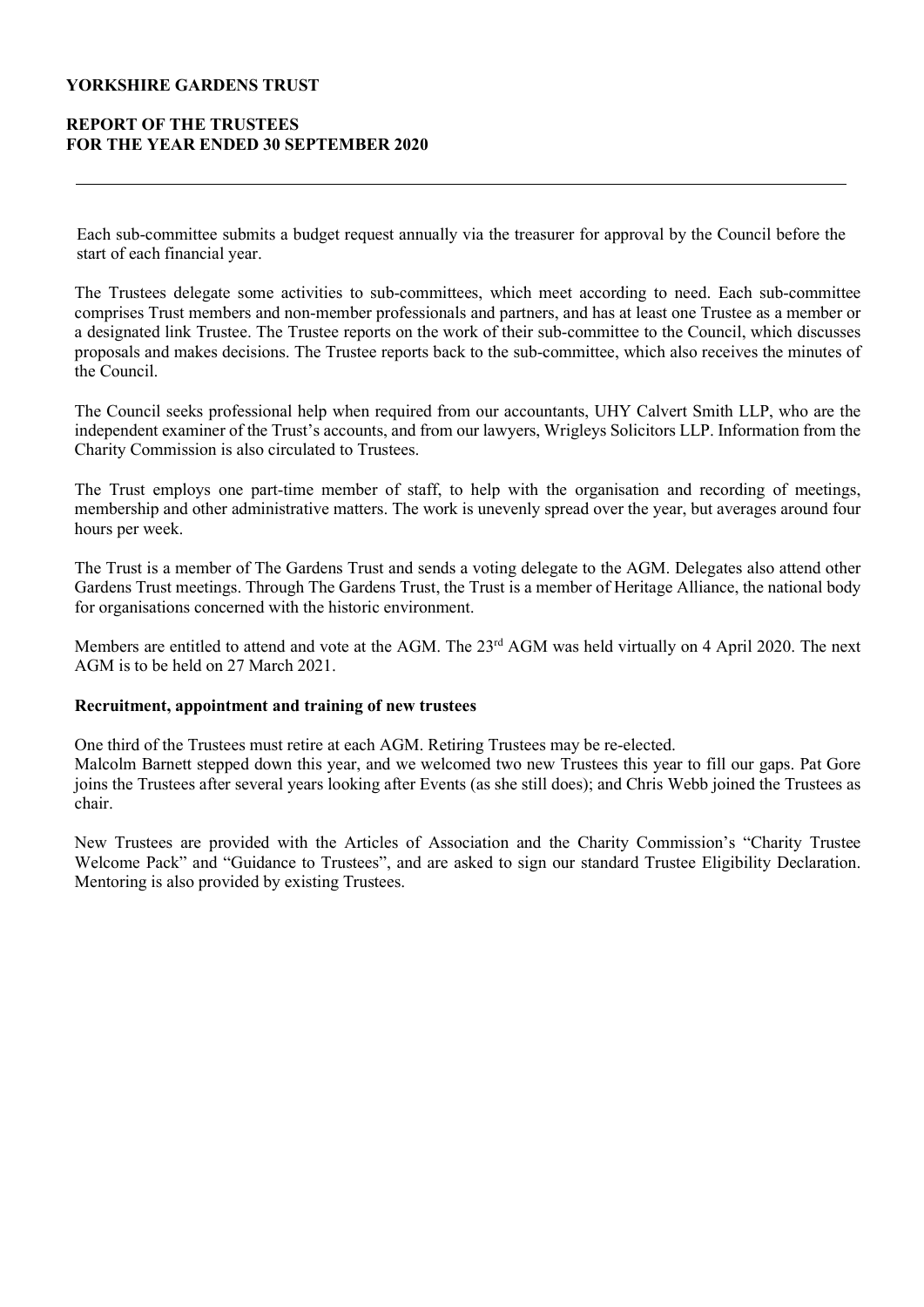# REPORT OF THE TRUSTEES FOR THE YEAR ENDED 30 SEPTEMBER 2020

## REFERENCE AND ADMINISTRATIVE DETAILS

## Registered Company number

03256311 (England and Wales)

### Registered Charity number 1060697

## Registered office

Heritage House Murton Way Osbaldwick York North Yorkshire YO19 5UW

19 Cookridge Street Leeds LS2 3AG

### **Trustees**

The subscribers to the Memorandum and Articles of Association (The Council of Management) who held office during the year were as follows:-

| Pippa Rakusen Bequest, Company Secretary (resigned 9 April 2020) |
|------------------------------------------------------------------|
| Conservation, Archives, Schools Education                        |
| Conservation                                                     |
| Conservation, Events                                             |
| Events, Student Bursary                                          |
| Events                                                           |
| <b>Honorary Treasurer</b>                                        |
| Events, Bursary Scheme Oversight (appointed 4 April 2020)        |
| Chairman (appointed 4 April 2020)                                |
|                                                                  |

The Charity Trustees are the current Directors of the limited company.

There is a vacancy for a Vice Chairman and a Secretary to Council.

Some Council meetings have been attended by Vice-presidents Peter Goodchild and Nick Lane Fox.

Mrs Louise Amende has continued her remunerated role as Administrator for Events bookings, Membership Secretary and assisting the Council, due to the continued lack of further volunteers.

| <b>Independent examiner</b>  | <b>Bankers</b>       |
|------------------------------|----------------------|
| <b>UHY Calvert Smith</b>     | Yorkshire Bank       |
| <b>Chartered Accountants</b> | 46 Coney Street      |
| Heritage House               | York YO1 1NQ         |
| Murton Way                   |                      |
| Osbaldwick                   | Aldermore Bank       |
| York                         | 1st Floor, Block B   |
| <b>YO19 5UW</b>              | Western House        |
|                              | Lynch Wood           |
| <b>Solicitors</b>            | Peterborough PE2 6FZ |
| Wrigleys                     |                      |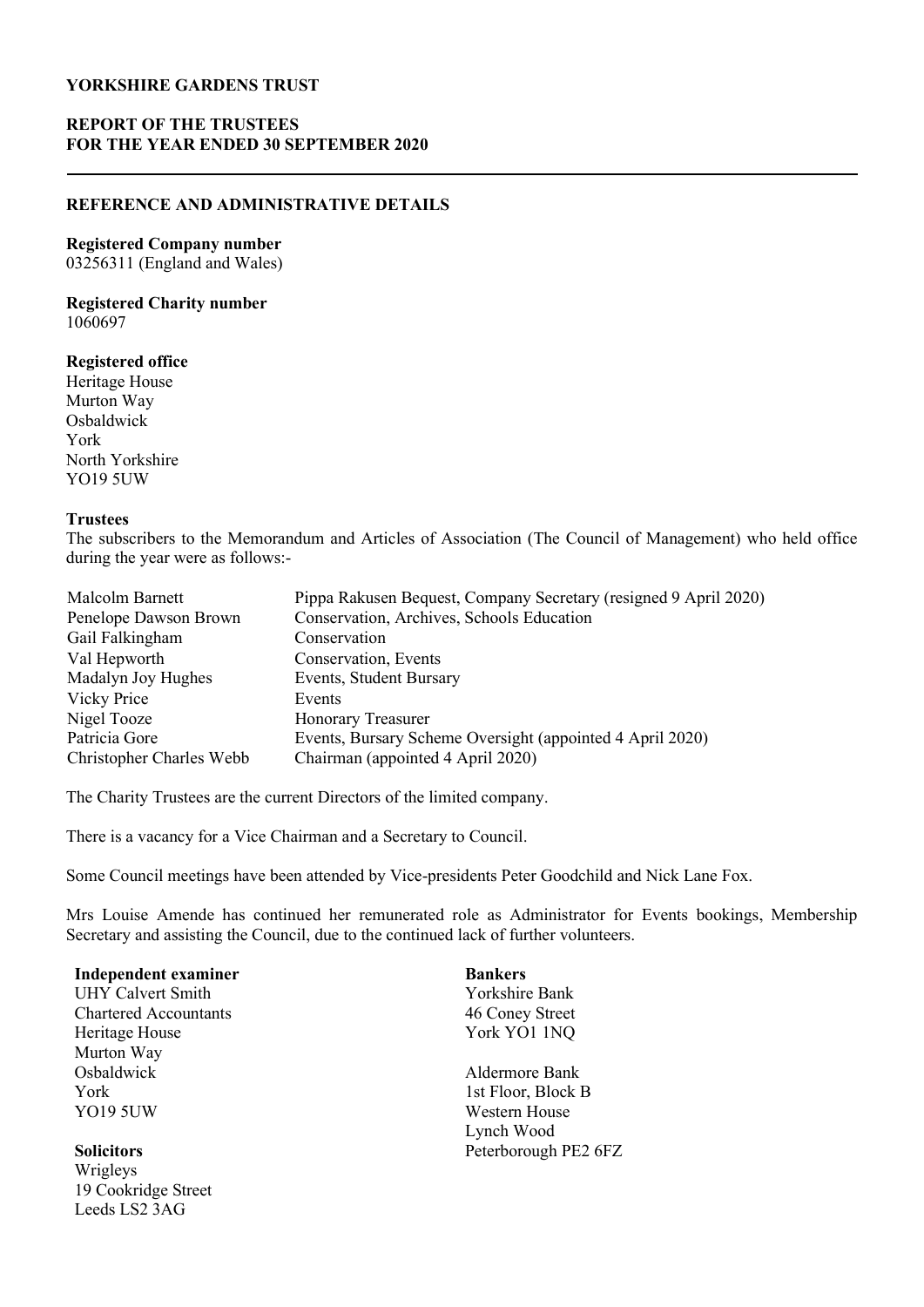# REPORT OF THE TRUSTEES FOR THE YEAR ENDED 30 SEPTEMBER 2020

This report has been prepared in accordance with the special provisions of Part 15 of the Companies Act 2006 relating to small companies.

Approved by order of the board of trustees on 26 January 2021 and signed on its behalf by:

Mr Christopher Charles Webb - Trustee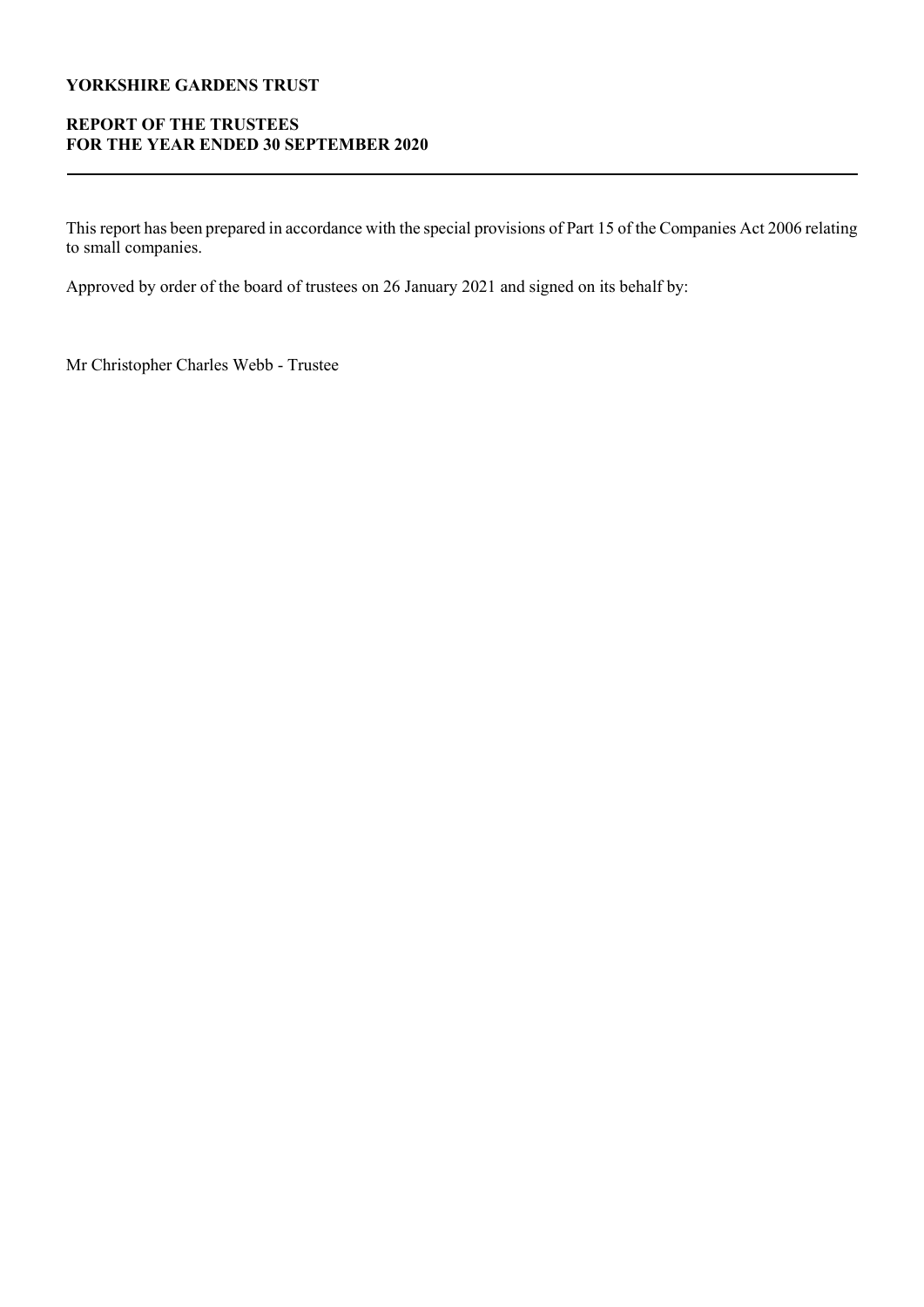# INDEPENDENT EXAMINER'S REPORT TO THE TRUSTEES OF YORKSHIRE GARDENS TRUST

I report on the accounts for the year ended 30 September 2020 set out on pages eleven to twenty-one.

## Responsibilities and basis of report

As the charity trustees of the company (and also its directors for the purposes of company law) you are responsible for the preparation of the accounts in accordance with the requirements of the Companies Act 2006 ('the 2006 Act').

Having satisfied myself that the accounts of the company are not required to be audited under Part 16 of the 2006 Act and are eligible for independent examination, I report in respect of my examination of your company's accounts as carried out under section 145 of the Charities Act 2011 ('the 2011 Act'). In carrying out my examination I have followed the Directions given by the Charity Commission under section 145(5)(b) of the 2011 Act.

## Independent examiner's statement

I have completed my examination. I confirm that no matters have come to my attention in connection with the examination giving me cause to believe that in any material respect:

- 1. accounting records were not kept in respect of the company as required by section 386 of the 2006 Act; or
- 2. the accounts do not accord with those records; or
- 3. the accounts do not comply with the accounting requirements of section 396 of the 2006 Act other than any requirement that the accounts give a 'true and fair view' which is not a matter considered as part of an independent examination; or
- 4. the accounts have not been prepared in accordance with the methods and principles of the Statement of Recommended Practice for accounting and reporting by charities applicable to charities preparing their accounts in accordance with the Financial Reporting Standard applicable in the UK and Republic of Ireland (FRS 102).

I have no concerns and have come across no other matters in connection with the examination to which attention should be drawn in this report in order to enable a proper understanding of the accounts to be reached.

Mr Harry P Howley ICAEW UHY Calvert Smith Chartered Accountants Heritage House Murton Way **Osbaldwick**  York YO19 5UW

15 February 2021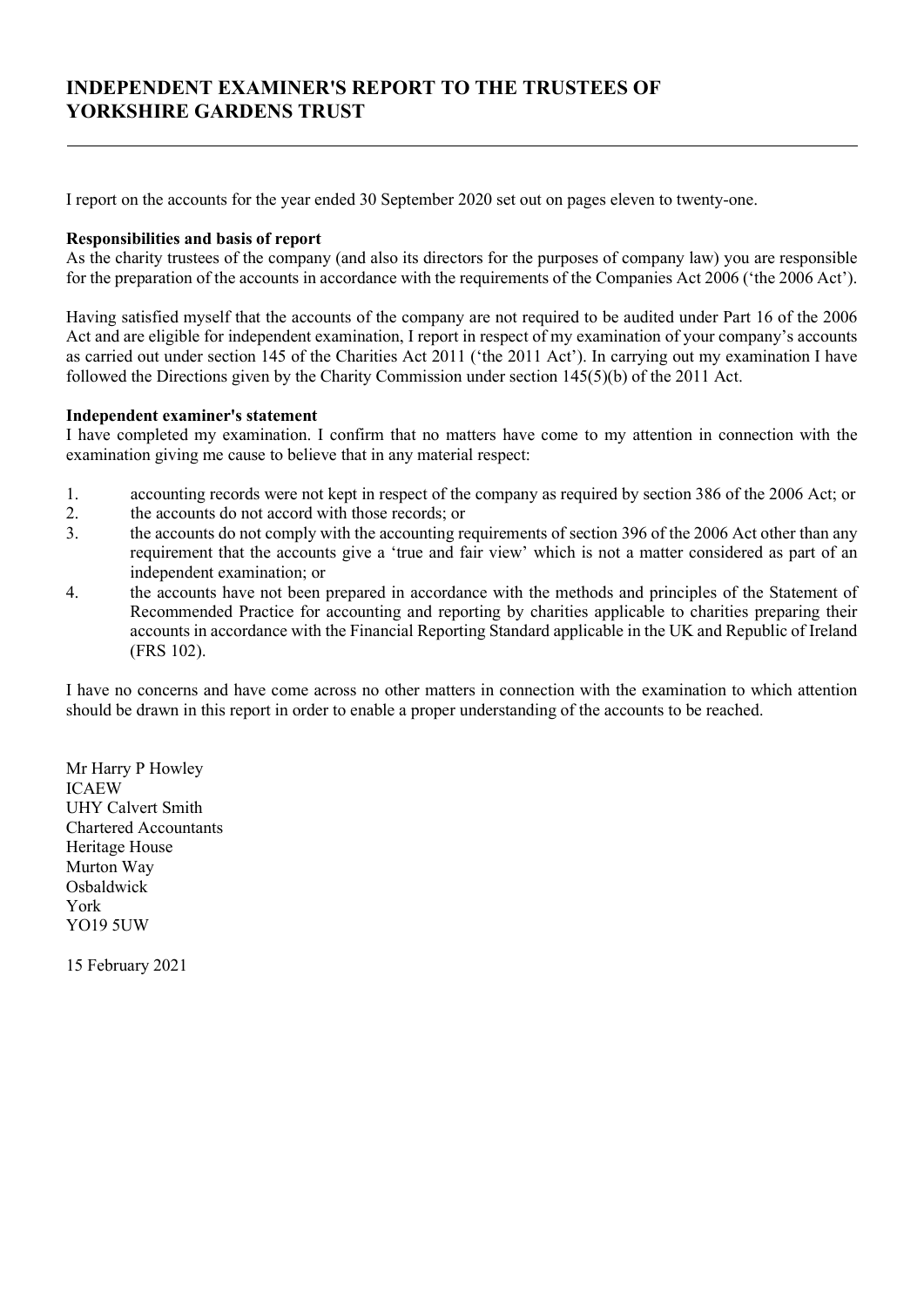## STATEMENT OF FINANCIAL ACTIVITIES (INCORPORATING AN INCOME AND EXPENDITURE ACCOUNT) FOR THE YEAR ENDED 30 SEPTEMBER 2020

|                                              | <b>Notes</b>   | Unrestricted<br><b>Funds</b><br>$\pmb{\mathfrak{L}}$ | <b>Restricted</b><br><b>Funds</b><br>£ | 2020<br><b>Total</b><br>funds<br>$\mathbf f$ | 2019<br>Total<br>funds<br>$\pounds$ |
|----------------------------------------------|----------------|------------------------------------------------------|----------------------------------------|----------------------------------------------|-------------------------------------|
| <b>INCOME FROM</b>                           |                |                                                      |                                        |                                              |                                     |
| Donations and legacies                       | $\overline{2}$ | 5,869                                                | 420                                    | 6,289                                        | 6,492                               |
| <b>Charitable activities</b>                 |                |                                                      |                                        |                                              |                                     |
| Functions, events                            | 3              | 789                                                  |                                        | 789                                          | 9,959                               |
| Investment income                            | 4              | 814                                                  |                                        | 814                                          | 740                                 |
| <b>Total</b>                                 |                | 7,472                                                | 420                                    | 7,892                                        | 17,191                              |
| <b>EXPENDITURE ON</b>                        |                |                                                      |                                        |                                              |                                     |
| <b>Charitable activities</b>                 |                |                                                      |                                        |                                              |                                     |
| Functions, events                            | 3              | (657)                                                |                                        | (657)                                        | (4,194)                             |
| Grants, donations                            | 5              | (2, 413)                                             |                                        | (2, 413)                                     | (3, 478)                            |
| Administration and<br>governance             |                | (5, 425)                                             | (155)                                  | (5,580)                                      | (5,878)                             |
| Other                                        |                |                                                      |                                        |                                              |                                     |
| <b>Total</b>                                 |                | (8, 495)                                             | (155)                                  | (8,650)                                      | (13, 550)                           |
| <b>NET INCOME/</b><br>(EXPENDITURE)          |                | (1,023)                                              | 265                                    | (758)                                        | 3,641                               |
| <b>RECONCILIATION OF</b><br><b>FUNDS</b>     |                |                                                      |                                        |                                              |                                     |
| <b>Total funds brought</b><br>forward        |                | 70,781                                               | 3,334                                  | 74,115                                       | 70,474                              |
| <b>TOTAL FUNDS</b><br><b>CARRIED FORWARD</b> |                | 69,758                                               | 3,599                                  | 73,357                                       | 74,115                              |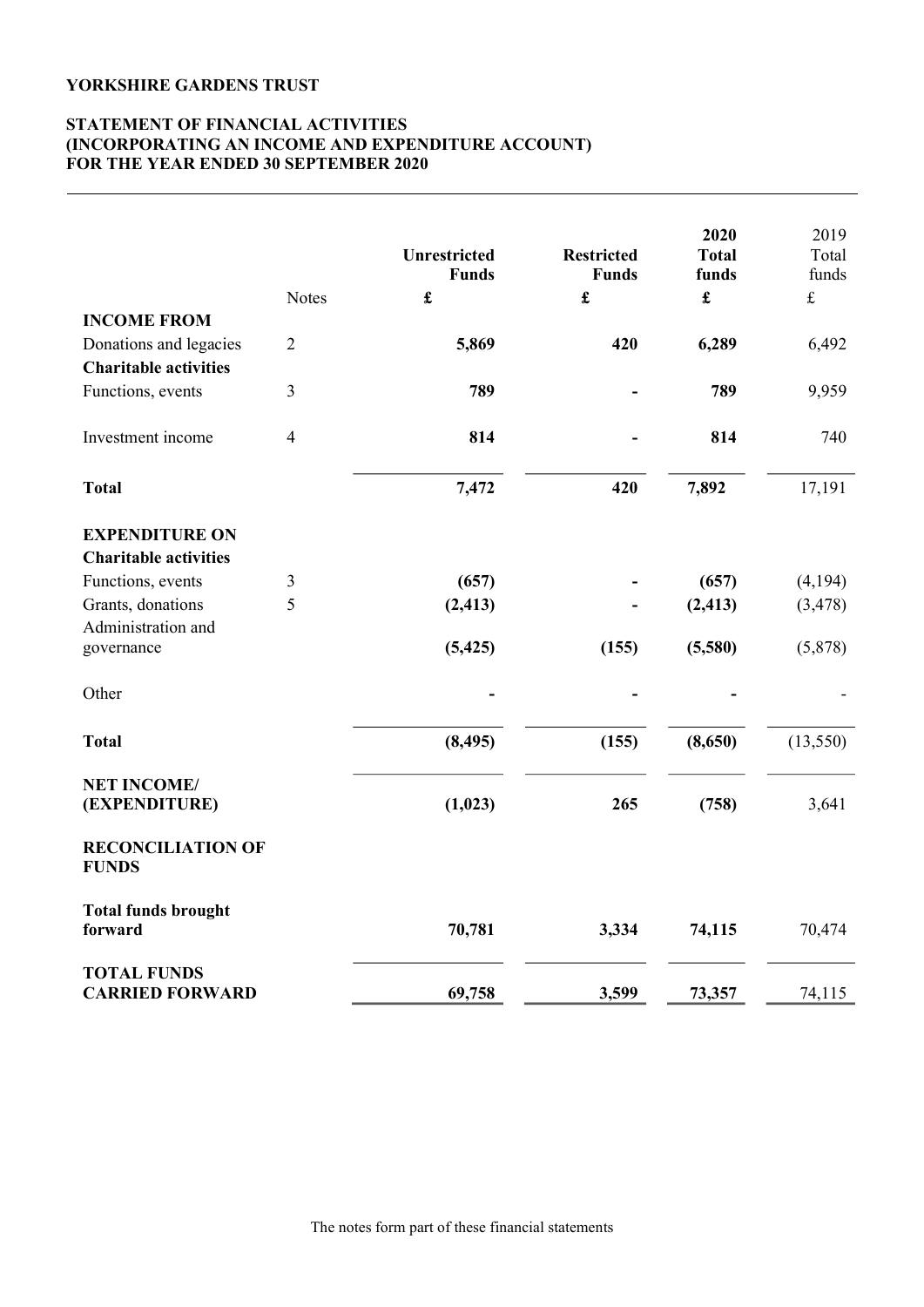## BALANCE SHEET AT 30 SEPTEMBER 2020

|                                                        | <b>Notes</b> | <b>Unrestricted</b><br><b>Funds</b><br>£ | <b>Restricted</b><br><b>Funds</b><br>$\pmb{\mathfrak{L}}$ | 2020<br><b>Total</b><br>funds<br>$\pmb{\mathfrak{L}}$ | 2019<br>Total<br>funds<br>$\pounds$ |
|--------------------------------------------------------|--------------|------------------------------------------|-----------------------------------------------------------|-------------------------------------------------------|-------------------------------------|
| <b>FIXED ASSETS</b>                                    |              |                                          |                                                           |                                                       |                                     |
| Tangible assets                                        |              |                                          |                                                           |                                                       |                                     |
| <b>CURRENT ASSETS</b>                                  |              |                                          |                                                           |                                                       |                                     |
| Debtors                                                | 9            | 1,000                                    | 25                                                        | 1,025                                                 | 857                                 |
| Cash at bank                                           |              | 74,684                                   | 3,574                                                     | 78,258                                                | 74,108                              |
| <b>Total</b>                                           |              | 75,684                                   | 3,599                                                     | 79,283                                                | 74,965                              |
| <b>CREDITORS</b>                                       |              |                                          |                                                           |                                                       |                                     |
| Amounts falling due within one year                    | 10           | (5, 926)                                 |                                                           | (5,926)                                               | (850)                               |
| <b>NET CURRENT ASSETS</b>                              |              | 69,758                                   | 3,599                                                     | 73,357                                                | 74,115                              |
| <b>TOTAL ASSETS LESS</b><br><b>CURRENT LIABILITIES</b> |              | 69,758                                   | 3,599                                                     | 73,357                                                | 74,115                              |
| <b>NET ASSETS</b>                                      |              | 69,758                                   | 3,599                                                     | 73,357                                                | 74,115                              |
| <b>FUNDS</b>                                           | 11           |                                          |                                                           |                                                       |                                     |
| Unrestricted funds                                     |              |                                          |                                                           | 69,758                                                | 70,781                              |
| Restricted funds                                       |              |                                          |                                                           | 3,599                                                 | 3,334                               |
| <b>TOTAL FUNDS</b>                                     |              |                                          |                                                           | 73,357                                                | 74,115                              |
|                                                        |              |                                          |                                                           |                                                       |                                     |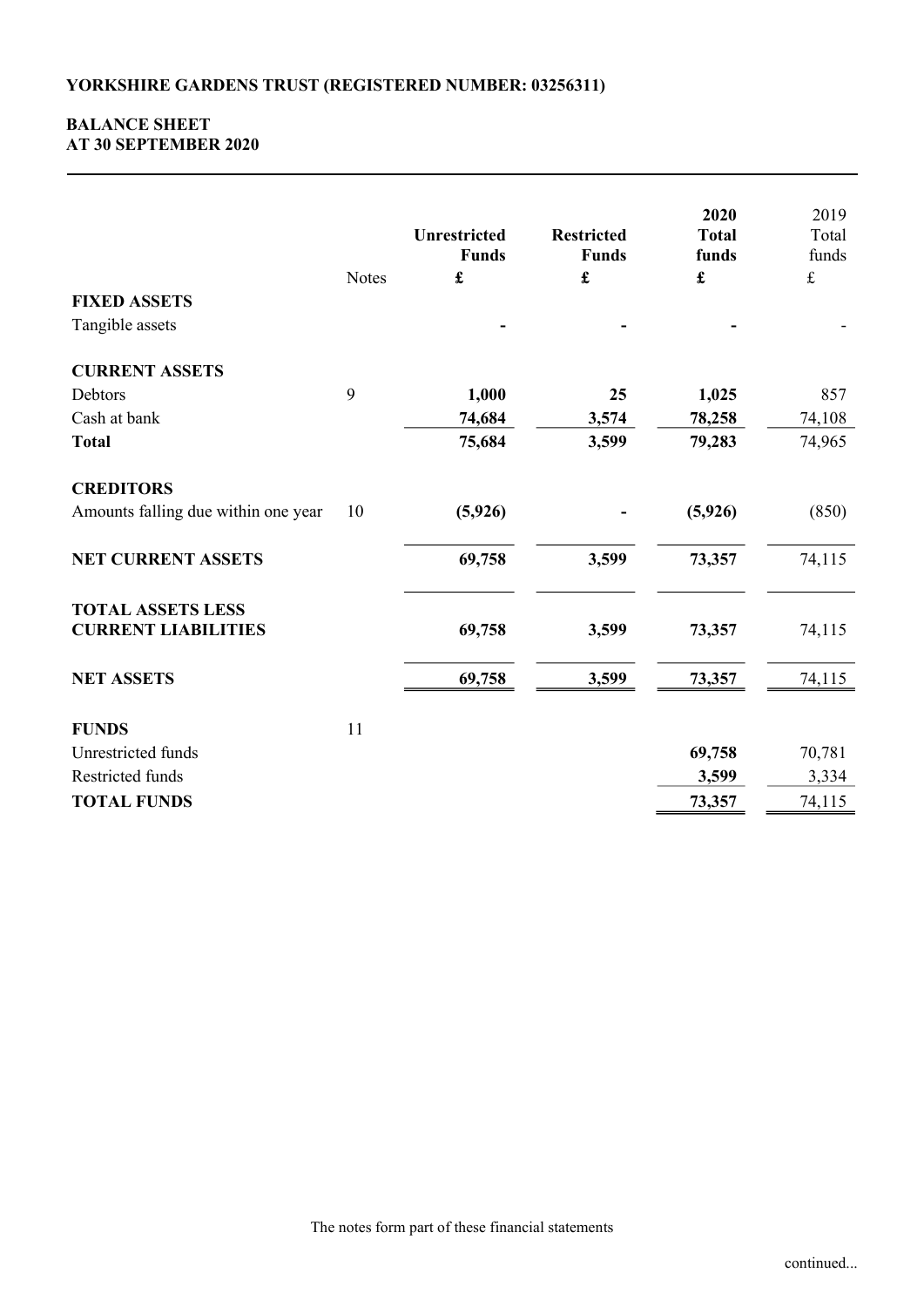## YORKSHIRE GARDENS TRUST (REGISTERED NUMBER: 03256311)

## BALANCE SHEET – CONTINUED AT 30 SEPTEMBER 2020

The charitable company is entitled to exemption from audit under Section 477 of the Companies Act 2006 for the year ended 30 September 2020.

The members have not required the charitable company to obtain an audit of its financial statements for the year ended 30 September 2020 in accordance with Section 476 of the Companies Act 2006.

The trustees acknowledge their responsibilities for

- (a) ensuring that the charitable company keeps accounting records that comply with Sections 386 and 387 of the Companies Act 2006 and
- (b) preparing financial statements which give a true and fair view of the state of affairs of the charitable company as at the end of each financial year and of its surplus or deficit for each financial year in accordance with the requirements of Sections 394 and 395 and which otherwise comply with the requirements of the Companies Act 2006 relating to financial statements, so far as applicable to the charitable company.

These financial statements have been prepared in accordance with the special provisions of Part 15 of the Companies Act 2006 relating to small charitable companies.

The financial statements were approved by the Board of Trustees on 26 January 2021 and were signed on its behalf by:

Mr Christopher Charles Webb - Trustee

Mr Nigel Tooze - Trustee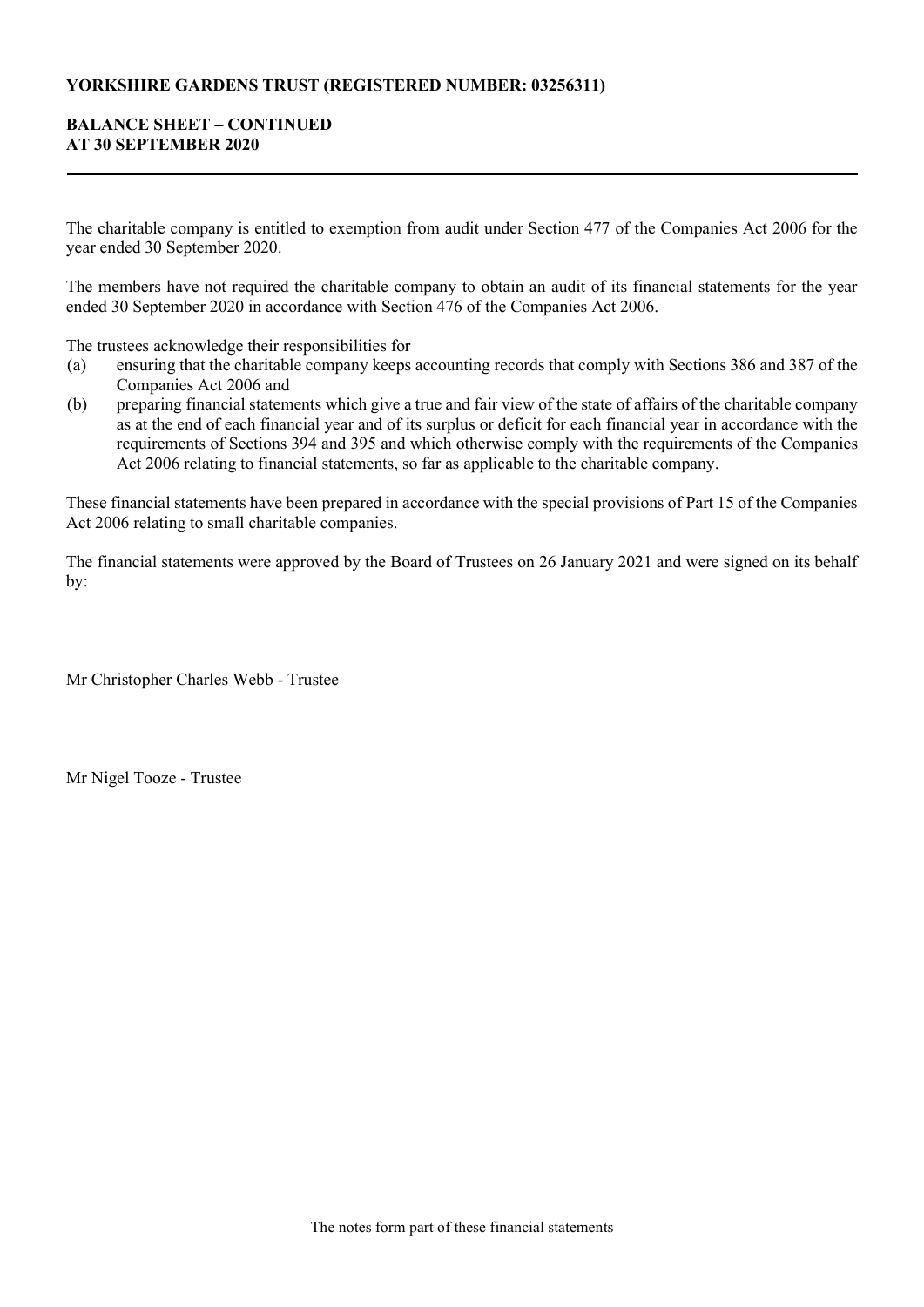## NOTES TO THE FINANCIAL STATEMENTS FOR THE YEAR ENDED 30 SEPTEMBER 2020

### 1. ACCOUNTING POLICIES

### Basis of preparing the financial statements

The financial statements of the charitable company, which is a public benefit entity under FRS 102, have been prepared in accordance with the Charities SORP (FRS 102) 'Accounting and Reporting by Charities: Statement of Recommended Practice applicable to charities preparing their accounts in accordance with the Financial Reporting Standard applicable in the UK and Republic of Ireland (effective 1 January 2019)', the Financial Reporting Standard 102 'The Financial Reporting Standard applicable in the UK and Republic of Ireland' and the Companies Act 2006. The financial statements have been prepared under the historical cost convention.

### Income

All income is recognised in the Statement of Financial Activities once the charity has entitlement to the funds, it is probable that the income will be received and the amount can be measured reliably.

### **Expenditure**

Liabilities are recognised as expenditure as soon as there is a legal or constructive obligation committing the charity to that expenditure, it is probable that a transfer of economic benefits will be required in settlement and the amount of the obligation can be measured reliably. Expenditure is accounted for on an accruals basis and has been classified under headings that aggregate all cost related to the category. Where costs cannot be directly attributed to particular headings they have been allocated to activities on a basis consistent with the use of resources.

Grants offered subject to conditions which have not been met at the year end date are noted as a commitment but not accrued as expenditure.

### Tangible fixed assets

Depreciation is provided at the following annual rates in order to write off each asset over its estimated useful life.

Plant and machinery etc - 15% on reducing balance

### Taxation

The charity is exempt from corporation tax on its charitable activities.

### Fund accounting

Unrestricted funds can be used in accordance with the charitable objectives at the discretion of the trustees.

Restricted funds can only be used for particular restricted purposes within the objects of the charity. Restrictions arise when specified by the donor or when funds are raised for particular restricted purposes.

Further explanation of the nature and purpose of each fund is included in the notes to the financial statements.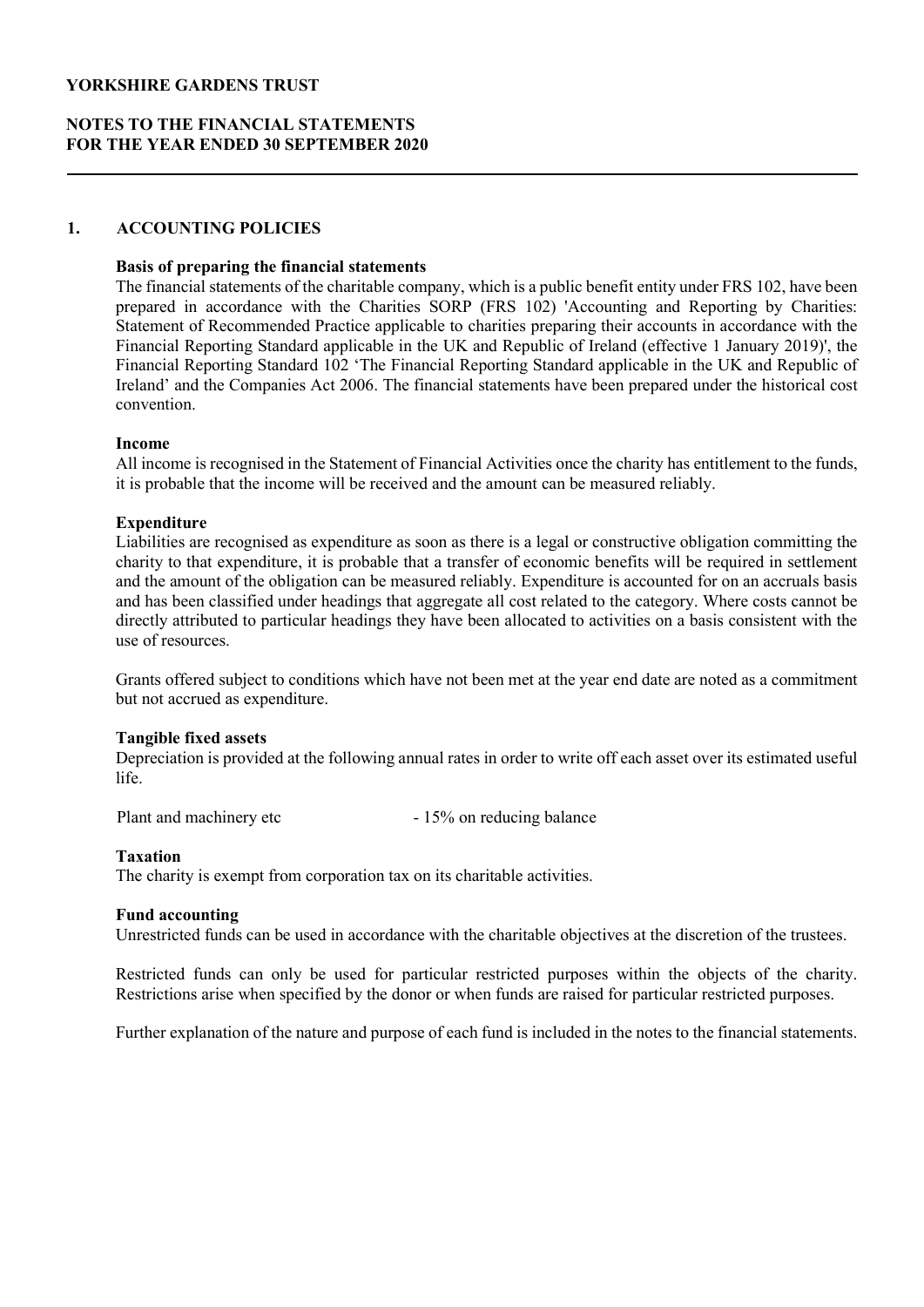## NOTES TO THE FINANCIAL STATEMENTS - CONTINUED FOR THE YEAR ENDED 30 SEPTEMBER 2020

# 2. DONATIONS AND LEGACIES

|                                      | 2020  | 2019    |
|--------------------------------------|-------|---------|
|                                      | £     | £       |
| Members subscriptions                | 4,969 | 4,813   |
| Legacies                             |       | 7       |
| Gift Aid                             | 925   | 807     |
| Donations                            | 395   | 865     |
|                                      | 6,289 | 6,492   |
| 3. INCOME FROM CHARITABLE ACTIVITIES |       |         |
|                                      | 2020  | 2019    |
|                                      | £     | £       |
| Functions, events income             | 789   | 9,959   |
| Functions, events costs              | (657) | (4,194) |
| Functions, events surplus            | 132   | 5,765   |
| <b>4. INVESTMENT INCOME</b>          |       |         |
|                                      | 2020  | 2019    |
|                                      | £     | £       |
| Deposit account interest             | 814   | 740     |
|                                      |       |         |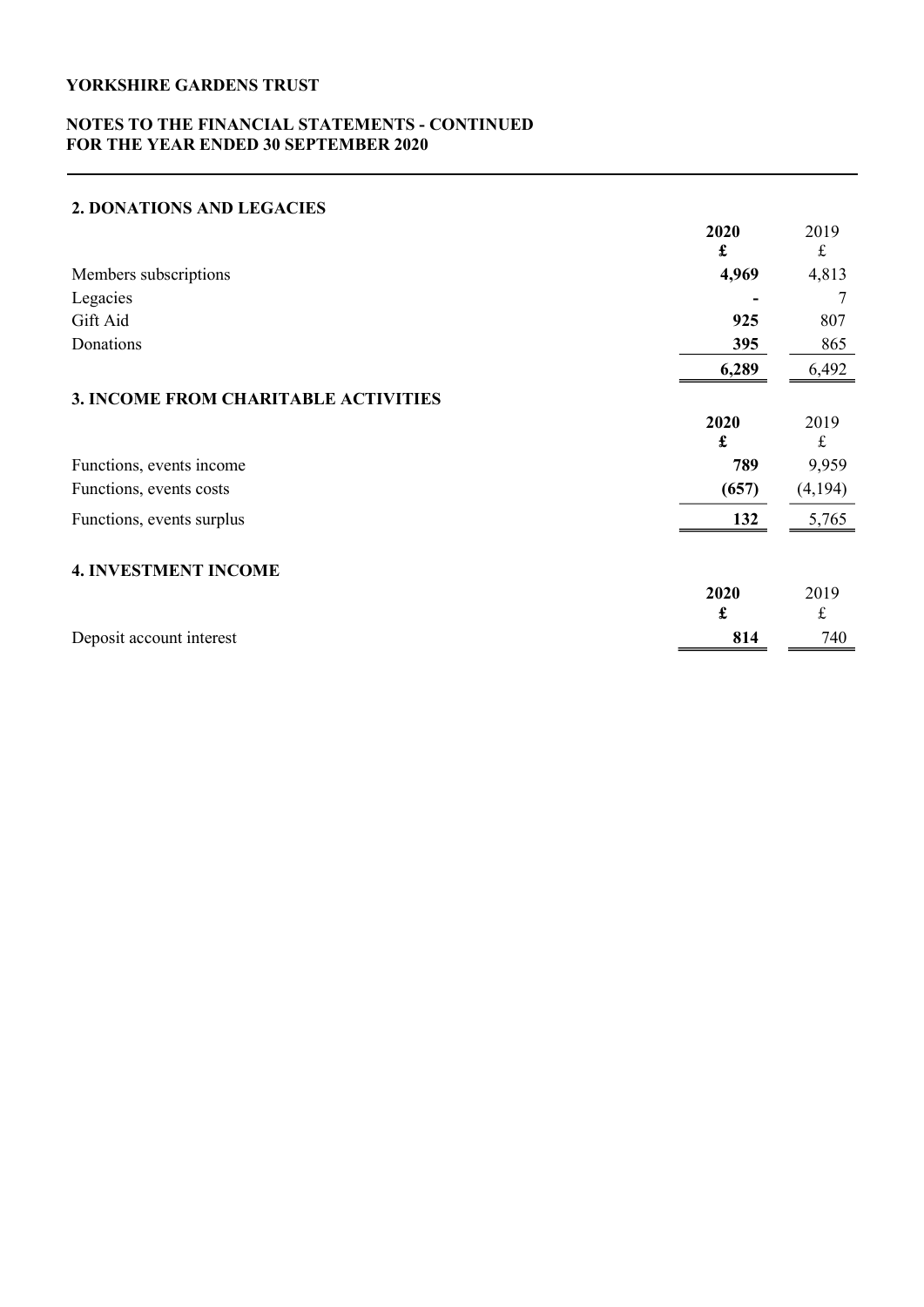## NOTES TO THE FINANCIAL STATEMENTS - CONTINUED FOR THE YEAR ENDED 30 SEPTEMBER 2020

# 5. GRANTS PAYABLE

|                                                                                  | 2020  | 2019        |
|----------------------------------------------------------------------------------|-------|-------------|
|                                                                                  | £     | $\mathbf f$ |
| Grants, donations                                                                | 2,413 | 3,478       |
| The total of grants paid during the year was:                                    |       |             |
|                                                                                  | 2020  | 2019        |
|                                                                                  | £     | $\mathbf f$ |
| Schools Project                                                                  | 1,287 | 1,447       |
| Valley Gardens Harrogate to support publication of "A Souvenir Guide to Valley   |       |             |
| Gardens"                                                                         | 500   |             |
| To support research for a book about Thomas White                                | 126   |             |
| Heeley City Farm to support the publication of a booklet on the history of       |       |             |
| Wortley Hall Walled Garden                                                       |       | 500         |
| York Museums and Gallery Trust to support travel costs for a student gardener to |       |             |
| gain work experience (Paid from the Student Bursary)                             |       | 156         |
| National Trust to support a family day at Nunnington Hall (2019: Beningborough   |       |             |
| Hall)                                                                            | 500   | 500         |
| North Yorkshire County Records Office                                            |       | 100         |
| The Gardens Trust to support a planning training day at Bramham Park             |       | 600         |
| Refugee Day at Wydale Hall                                                       |       | 175         |
|                                                                                  | 2,413 | 3,478       |

In addition to the grants paid during the year, grant offers totalling £1,624 (2019: £1,000) have been made, which will become due when specific conditions are met by the beneficiaries.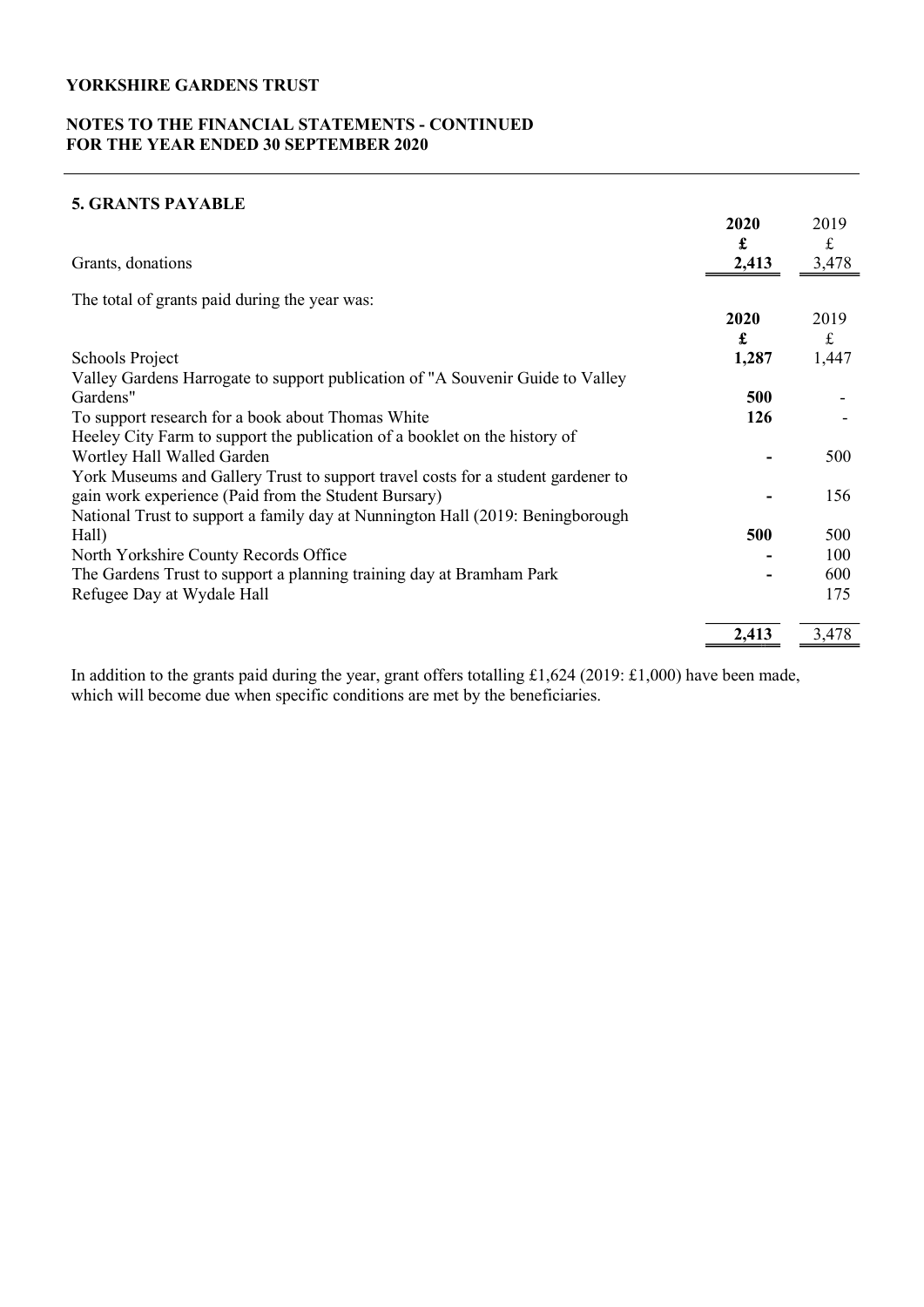## NOTES TO THE FINANCIAL STATEMENTS - CONTINUED FOR THE YEAR ENDED 30 SEPTEMBER 2020

## 6. NET INCOME/(EXPENDITURE)

Net income/(expenditure) is stated after charging/(crediting):

|                                         | 2020 | 2019 |
|-----------------------------------------|------|------|
|                                         |      |      |
| Accountancy and Independent Examination | 683  | 663  |

## 7. TRUSTEES' REMUNERATION, BENEFITS AND EXPENSES

There were no trustees' remuneration, benefits or expenses for the year ended 30 September 2020 or for the year ended 30 September 2019

## 8. COMPARATIVE FOR THE STATEMENT OF FINANCIAL ACTIVITIES

|                                  | Unrestricted<br><b>Funds</b> | <b>Restricted</b><br><b>Funds</b> | <b>Total</b><br>funds |
|----------------------------------|------------------------------|-----------------------------------|-----------------------|
|                                  | £                            | £                                 | £                     |
| <b>INCOME FROM</b>               |                              |                                   |                       |
| Donations and legacies           | 5,554                        | 938                               | 6,492                 |
| <b>Charitable activities</b>     |                              |                                   |                       |
| Functions, events                | 8,739                        | 1,220                             | 9,959                 |
| Investment income                | 740                          |                                   | 740                   |
| <b>Total</b>                     | 15,033                       | 2,158                             | 17,191                |
| <b>EXPENDITURE ON</b>            |                              |                                   |                       |
| <b>Charitable activities</b>     |                              |                                   |                       |
| Functions, events                | (4,045)                      | (149)                             | (4,194)               |
| Grants, donations                | (3,322)                      | (156)                             | (3, 478)              |
| Administration and governance    | (5,787)                      | (91)                              | (5,878)               |
| <b>Total</b>                     | (13, 154)                    | (396)                             | (13, 550)             |
| <b>NET INCOME/ (EXPENDITURE)</b> | 1,879                        | 1,762                             | 3,641                 |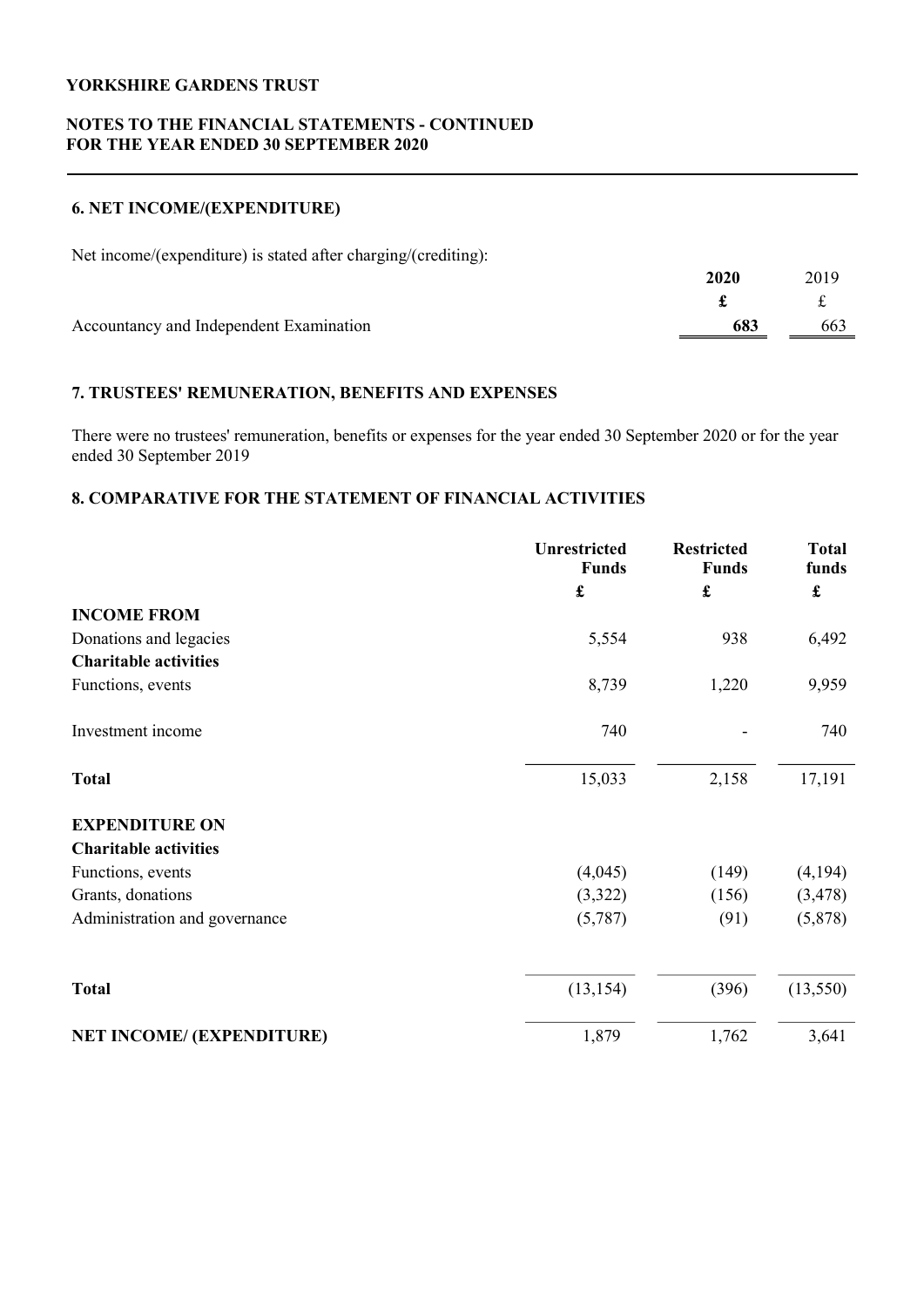## NOTES TO THE FINANCIAL STATEMENTS - CONTINUED FOR THE YEAR ENDED 30 SEPTEMBER 2020

## 8. COMPARATIVE FOR THE STATEMENT OF FINANCIAL ACTIVITIES – continued

| <b>RECONCILIATION OF FUNDS</b>                            |        |       |        |
|-----------------------------------------------------------|--------|-------|--------|
| <b>Total funds brought forward</b>                        | 68,902 | 1,572 | 70,474 |
| <b>TOTAL FUNDS CARRIED FORWARD</b>                        | 70,781 | 3,334 | 74,115 |
| <b>9. DEBTORS: AMOUNTS FALLING DUE WITHIN ONE YEAR</b>    |        |       |        |
|                                                           |        | 2020  | 2019   |
|                                                           |        | £     | £      |
| Other debtors                                             |        | 1,025 | 857    |
| <b>10. CREDITORS: AMOUNTS FALLING DUE WITHIN ONE YEAR</b> |        |       |        |
|                                                           |        | 2020  | 2019   |
|                                                           |        | £     | £      |
| Other creditors and deferred income                       |        | 5,926 | 850    |
|                                                           |        |       |        |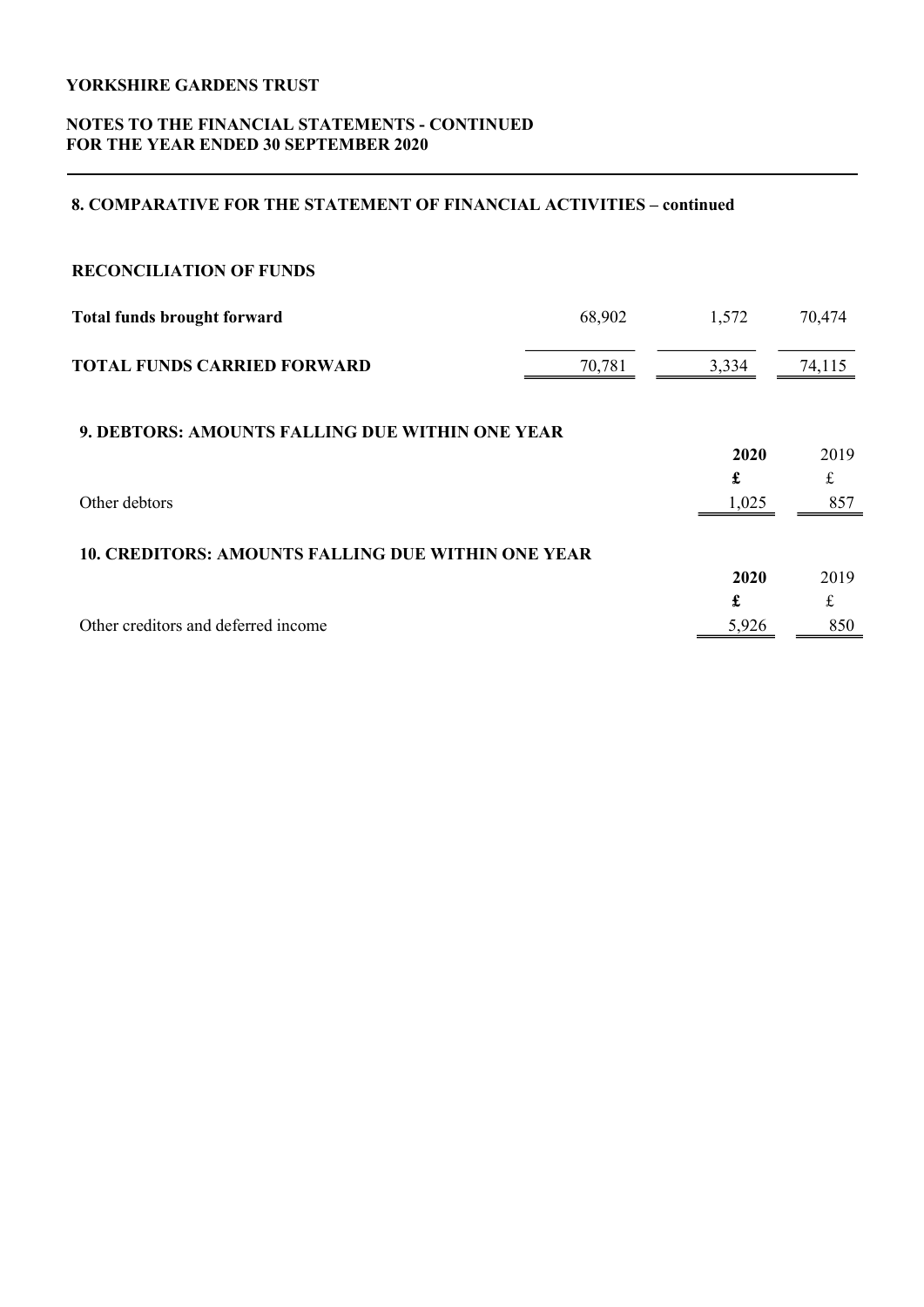## NOTES TO THE FINANCIAL STATEMENTS - CONTINUED FOR THE YEAR ENDED 30 SEPTEMBER 2020

## 11. MOVEMENT IN FUNDS

|                                                    | At 30/9/19            | <b>Net</b><br>movement<br>in funds | At $30/9/20$                |
|----------------------------------------------------|-----------------------|------------------------------------|-----------------------------|
|                                                    | $\pmb{\mathbf{f}}$    | $\pmb{\mathfrak{L}}$               | £                           |
| <b>Unrestricted funds</b>                          |                       |                                    |                             |
| General fund                                       | 70,781                | (1,023)                            | 69,758                      |
|                                                    | 70,781                | (1,023)                            | 69,758                      |
| <b>Restricted funds</b>                            |                       |                                    |                             |
| North Yorkshire County Council                     | 406                   | (155)                              | 251                         |
| Horticultural Student Bursary                      | 2,928                 | 420                                | 3,348                       |
|                                                    | 3,334                 | 265                                | 3,599                       |
| <b>TOTAL FUNDS</b>                                 | 74,115                | (758)                              | 73,357                      |
| Net movement in funds in the above are as follows: |                       |                                    |                             |
|                                                    | Incoming<br>resources | <b>Resources</b><br>expended       | <b>Movement</b><br>in funds |

|                                | £     | £        | £       |
|--------------------------------|-------|----------|---------|
| <b>Unrestricted funds</b>      |       |          |         |
| General fund                   | 7,472 | (8, 495) | (1,023) |
|                                | 7,472 | (8, 495) | (1,023) |
| <b>Restricted funds</b>        |       |          |         |
| North Yorkshire County Council |       | (155)    | (155)   |
| Horticultural Student Bursary  | 420   |          | 420     |
|                                | 420   | (155)    | 265     |
| <b>TOTAL FUNDS</b>             | 7,892 | (8,650)  | (758)   |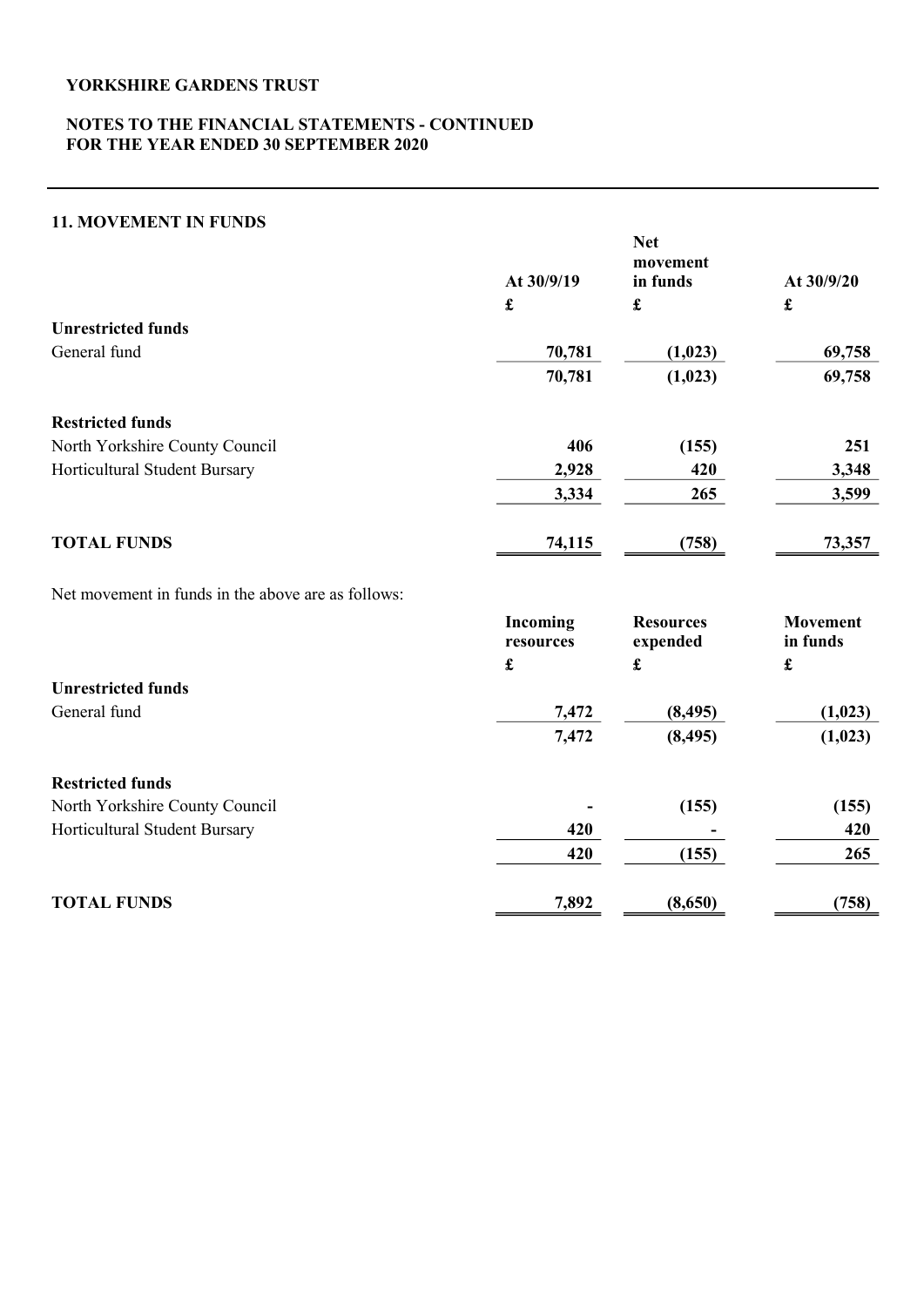## NOTES TO THE FINANCIAL STATEMENTS - CONTINUED FOR THE YEAR ENDED 30 SEPTEMBER 2020

## 11. MOVEMENT IN FUNDS – continued

### Comparatives for movement in funds

|                                                                             | <b>Net</b>            |                              |                             |  |
|-----------------------------------------------------------------------------|-----------------------|------------------------------|-----------------------------|--|
|                                                                             |                       | movement                     | At 30/9/19                  |  |
|                                                                             | At 30/9/18            | in funds                     |                             |  |
|                                                                             | £                     | £                            | $\pmb{\mathfrak{L}}$        |  |
| <b>Unrestricted funds</b>                                                   |                       |                              |                             |  |
| General fund                                                                | 68,902                | 1,879                        | 70,781                      |  |
|                                                                             | 68,902                | 1,879                        | 70,781                      |  |
| <b>Restricted funds</b>                                                     |                       |                              |                             |  |
| North Yorkshire County Council                                              | 497                   | (91)                         | 406                         |  |
| Horticultural Student Bursary                                               | 1,075                 | 1,853                        | 2,928                       |  |
|                                                                             | 1,572                 | 1,762                        | 3,334                       |  |
| <b>TOTAL FUNDS</b>                                                          | 70,474                | 3,641                        | 74,115                      |  |
| Comparative net movement in funds, included in the<br>above are as follows: |                       |                              |                             |  |
|                                                                             | Incoming<br>resources | <b>Resources</b><br>expended | <b>Movement</b><br>in funds |  |
|                                                                             | $\mathbf f$           | £                            | $\pmb{\mathfrak{L}}$        |  |
| <b>Unrestricted funds</b>                                                   |                       |                              |                             |  |
| General fund                                                                | 15,033                | (13, 154)                    | 1,879                       |  |
|                                                                             | 15,033                | (13, 154)                    | 1,879                       |  |
| <b>Restricted funds</b>                                                     |                       |                              |                             |  |
| North Yorkshire County Council                                              |                       | (91)                         | (91)                        |  |
| Horticultural Student Bursary                                               | 2,158                 | (305)                        | 1,853                       |  |
|                                                                             | 2,158                 | (396)                        | 1,762                       |  |
| <b>TOTAL FUNDS</b>                                                          | 17,191                | (13,550)                     | 3,641                       |  |

# Restricted funds

A grant of £1,500 was received in 2015 from North Yorkshire County Council with stipulation that the grant be applied for research and recording purposes only.

In 2017 the Trust established a Horticultural Student Bursary which is available to any under- or post-graduate student who is attending a Further Education College or University in Yorkshire and is studying either horticulture, landscape design, landscape/garden history or the conservation of historic designed landscapes.